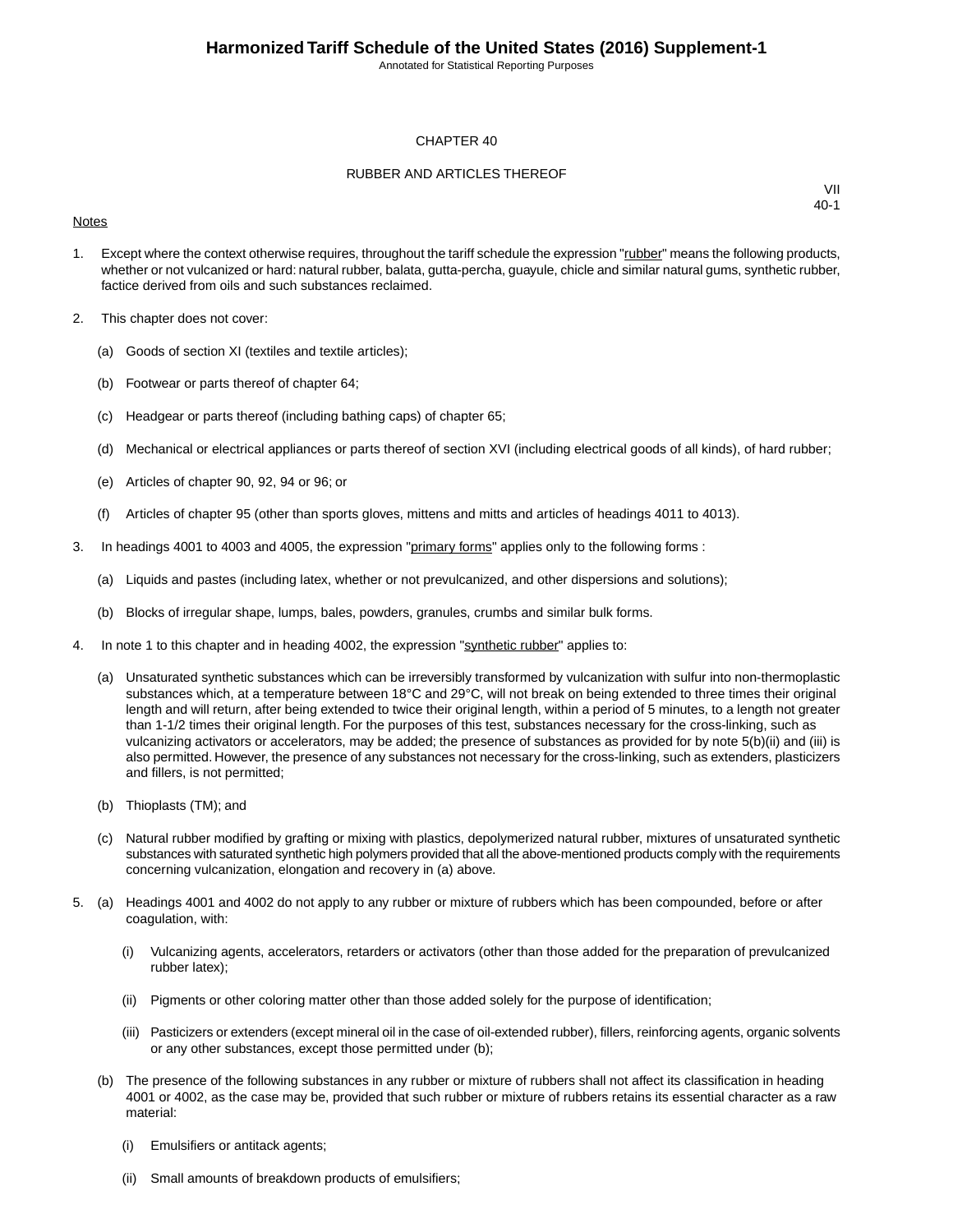Annotated for Statistical Reporting Purposes

Notes (con.) VII 40-2

- (iii) Very small amounts of the following: heat-sensitive agents (generally for obtaining thermosensitive rubber latexes), cationic surface-active agents (generally for obtaining electro-positive rubber latexes), antioxidants, coagulants, crumbling agents, freeze-resisting agents, peptizers, preservatives, stabilizers, viscosity-control agents or similar special-purpose additives.
- 6. For the purposes of heading 4004 the expression "waste, parings and scrap" means rubber waste, parings and scrap from the manufacture or working of rubber and rubber goods definitely not usable as such because of cutting-up, wear or other reasons.
- 7. Thread wholly of vulcanized rubber, of which any cross-sectional dimension exceeds 5 mm, is to be classified as strip, rods or profile shapes, of heading 4008.
- 8. Heading 4010 includes conveyor or transmission belts or belting of textile fabric impregnated, coated, covered or laminated with rubber or made from textile yarn or cord impregnated, coated, covered or sheathed with rubber.
- 9. In headings 4001, 4002, 4003, 4005 and 4008, the expressions "plates", "sheets" and "strip" apply only to plates, sheets and strip, and to blocks of regular geometric shape, uncut or simply cut to rectangular (including square) shape, whether or not having the character of articles and whether or not printed or otherwise surface-worked, but not otherwise cut to shape or further worked.

In heading 4008 the expressions "rods" and "profile shapes" apply only to such products, whether or not cut to length or surface-worked but not otherwise worked.

#### Additional U.S. notes

- 1. For the purposes of subheading 4008.21, the rate of duty "Free (B)" appearing in the "Special" subcolumn applies only to articles measuring not more than 38.1 cm in width and not more than 45.7 cm in length.
- 2. For the purposes of subheading 4008.29, the rate of duty "Free (C)" appearing in the "Special" subcolumn applies only to profile shapes that are cut to size.
- 3. For the purposes of heading 4017, the rate of duty "Free (C)" appearing in the "Special" subcolumn applies only to tubes and pipes having attached fittings.

[**Compiler's note:** All provisions of subchapter II of chapter 99 have expired; footnote references are shown for reference only.]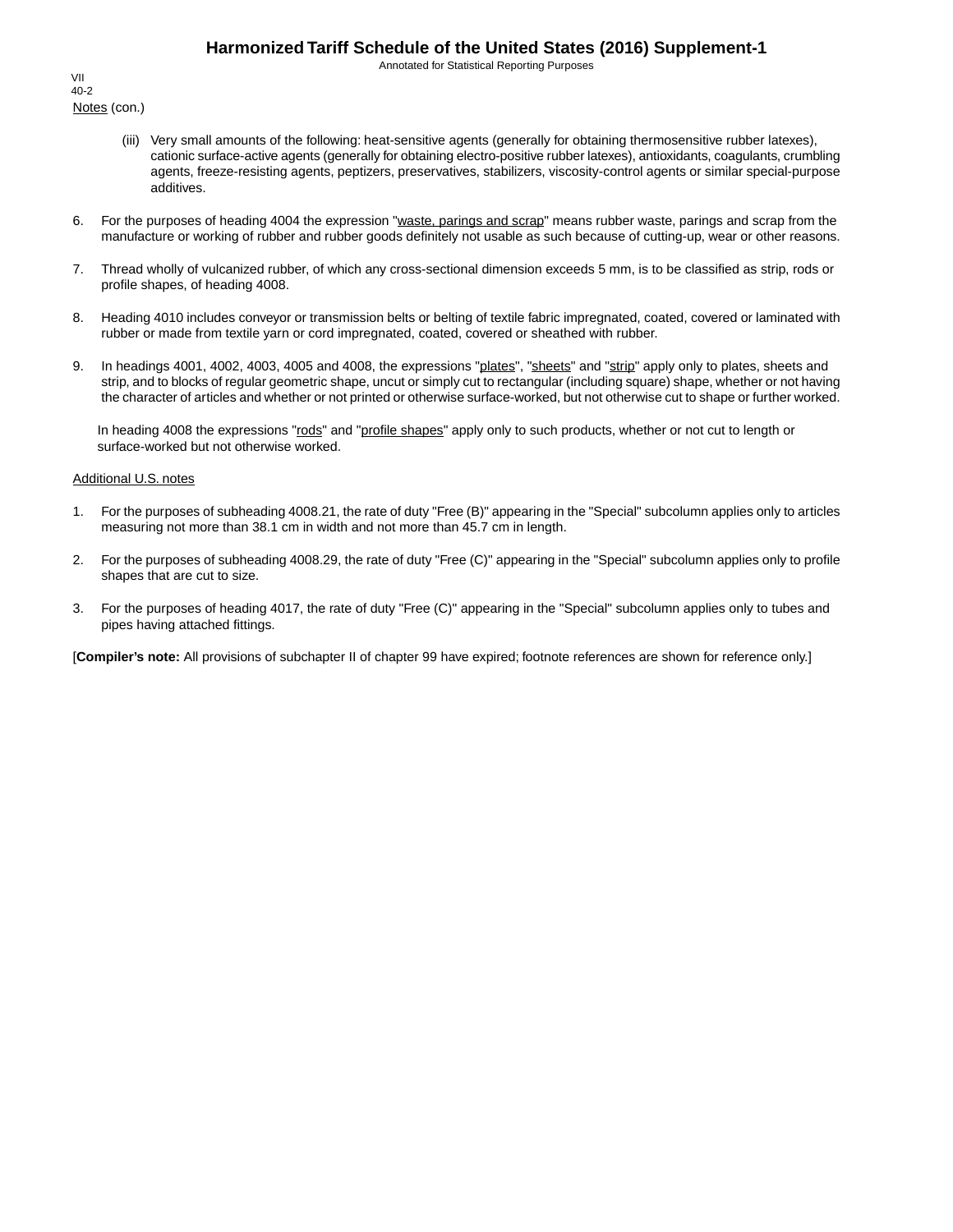Annotated for Statistical Reporting Purposes

| Heading/              | Stat.       |                                                                                                                                                                                                 | Unit           |             | Rates of Duty |                |
|-----------------------|-------------|-------------------------------------------------------------------------------------------------------------------------------------------------------------------------------------------------|----------------|-------------|---------------|----------------|
| Subheading            | Suf-<br>fix | Article Description                                                                                                                                                                             | of<br>Quantity | General     | 1<br>Special  | $\overline{2}$ |
| 4001<br>4001.10.00 00 |             | Natural rubber, balata, gutta-percha, guayule, chicle and similar<br>natural gums, in primary forms or in plates, sheets or strip:<br>Natural rubber latex, whether or not pre-vulcanized kg 1/ |                | Free        |               | Free           |
| 4001.21.00            |             | Natural rubber in other forms:                                                                                                                                                                  |                | Free        |               | Free           |
|                       | 10          |                                                                                                                                                                                                 |                |             |               |                |
|                       | 20          |                                                                                                                                                                                                 |                |             |               |                |
|                       | 30          |                                                                                                                                                                                                 |                |             |               |                |
| 4001.22.00            | 50          |                                                                                                                                                                                                 | .              | <b>Free</b> |               | Free           |
|                       | 05          |                                                                                                                                                                                                 |                |             |               |                |
|                       | 10          |                                                                                                                                                                                                 |                |             |               |                |
|                       | 15          |                                                                                                                                                                                                 |                |             |               |                |
|                       | 20          |                                                                                                                                                                                                 |                |             |               |                |
|                       | 25          |                                                                                                                                                                                                 |                |             |               |                |
|                       | 50          |                                                                                                                                                                                                 |                |             |               |                |
| 4001.29.00            | 00          |                                                                                                                                                                                                 | kg Free        |             |               | Free           |
| 4001.30.00            |             | Balata, gutta-percha, guayule, chicle and similar natural                                                                                                                                       | .              | Free        |               | Free           |
|                       | 05          |                                                                                                                                                                                                 | .Ikg           |             |               |                |
|                       | 10          | Gutta-percha and guttas, not elsewhere specified or                                                                                                                                             |                |             |               |                |
|                       | 20          |                                                                                                                                                                                                 |                |             |               |                |
|                       | 55          |                                                                                                                                                                                                 |                |             |               |                |
|                       |             |                                                                                                                                                                                                 |                |             |               |                |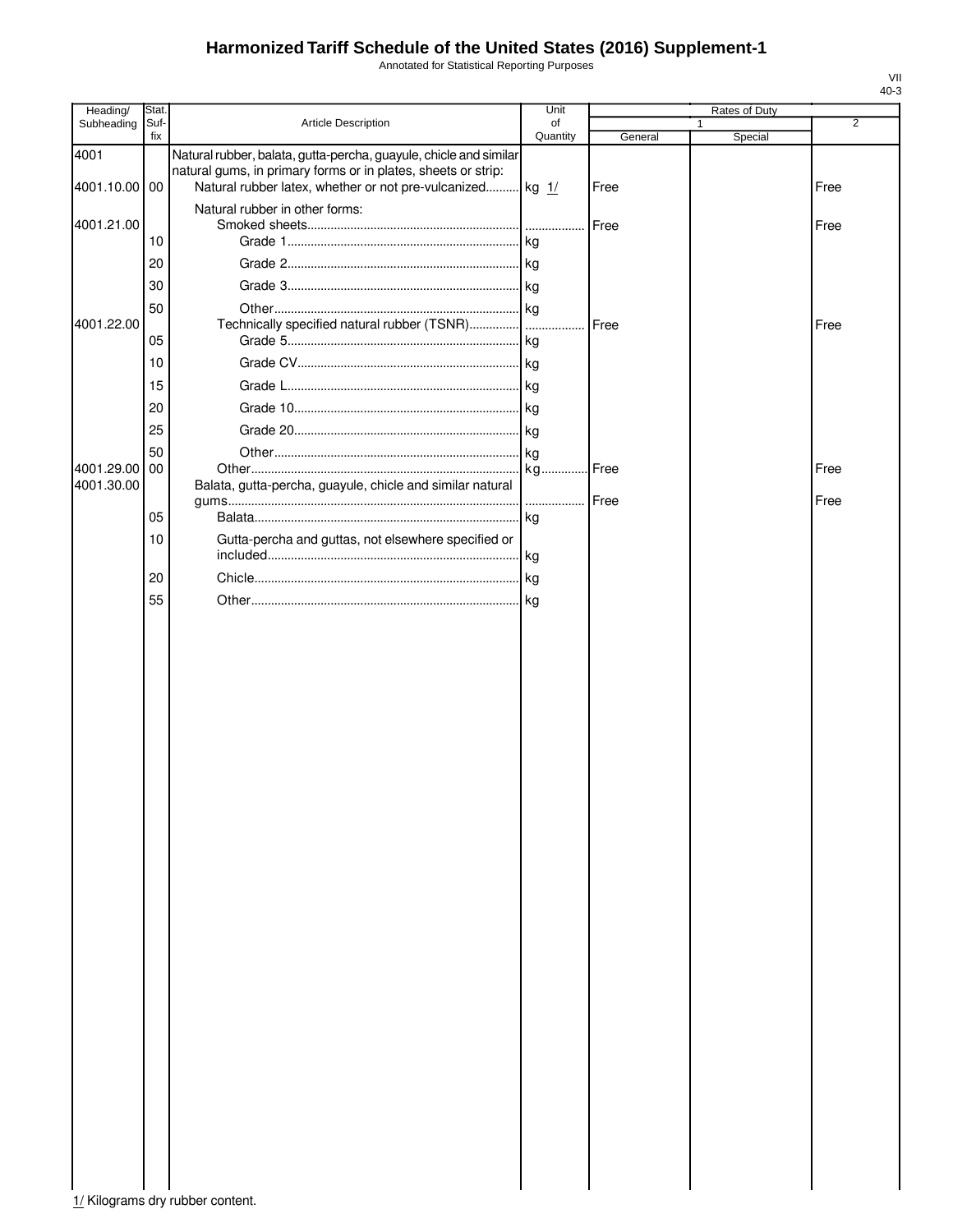Annotated for Statistical Reporting Purposes

| Heading/      | Stat.          |                                                                                                                                                                                                                                                                                                                        | Unit           |             | Rates of Duty |                |
|---------------|----------------|------------------------------------------------------------------------------------------------------------------------------------------------------------------------------------------------------------------------------------------------------------------------------------------------------------------------|----------------|-------------|---------------|----------------|
| Subheading    | Suf-<br>fix    | <b>Article Description</b>                                                                                                                                                                                                                                                                                             | of<br>Quantity | General     | Special       | $\overline{2}$ |
| 4002          |                | Synthetic rubber and factice derived from oils, in primary forms<br>or in plates, sheets or strip; mixtures of any product of heading<br>4001 with any product of this heading, in primary forms or in<br>plates, sheets or strip:<br>Styrene-butadiene rubber (SBR); carboxylated<br>styrene-butadiene rubber (XSBR): |                |             |               |                |
| 4002.11.00    | 00             |                                                                                                                                                                                                                                                                                                                        |                |             |               | 20%            |
| 4002.19.00    | 14             | Containing 50 percent or less styrene by weight<br>of the dry polymer:<br>Styrene-butadiene-styrene block co-polymers<br>produced by solution polymerization (SBS,<br>thermoplastic elastormers), in granules,                                                                                                         | kg             |             |               | 20%            |
|               | 15             | Styrene-butadiene rubber produced by<br>emulsion polymerization (E-SBR) in bales kg                                                                                                                                                                                                                                    |                |             |               |                |
|               | 16<br>19<br>20 | Styrene-butadiene rubber produced by solution<br>Containing over 50 percent styrene by weight of                                                                                                                                                                                                                       | kg             |             |               |                |
| 4002.20.00 00 |                | Isobutene-isoprene (butyl) rubber (IIR);                                                                                                                                                                                                                                                                               |                |             |               | 20%            |
|               |                | halo-isobutene-isoprene rubber (CIIR or BIIR):                                                                                                                                                                                                                                                                         |                |             |               |                |
| 4002.31.00 00 |                |                                                                                                                                                                                                                                                                                                                        |                |             |               | 20%            |
| 4002.39.00 00 |                | Chloroprene (chlorobutadiene) rubber (CR):                                                                                                                                                                                                                                                                             |                |             |               | 20%            |
| 4002.41.00 00 |                |                                                                                                                                                                                                                                                                                                                        |                |             |               | 20%            |
| 4002.49.00 00 |                |                                                                                                                                                                                                                                                                                                                        |                |             |               | 20%            |
| 4002.51.00 00 |                | Acrylonitrile-butadiene rubber (NBR):                                                                                                                                                                                                                                                                                  |                |             |               | 20%            |
| 4002.59.00    | I 00           |                                                                                                                                                                                                                                                                                                                        |                |             |               | 20%            |
| 4002.60.00    | 00             |                                                                                                                                                                                                                                                                                                                        |                |             |               | 20%            |
| 4002.70.00 00 |                | Ethylene-propylene-nonconjugated diene rubber                                                                                                                                                                                                                                                                          |                |             |               | 20%            |
| 4002.80.00 00 |                | Mixtures of any product of heading 4001 with any product<br>of this heading                                                                                                                                                                                                                                            |                |             |               | 20%            |
| 4002.91.00 00 |                | Other:                                                                                                                                                                                                                                                                                                                 |                |             |               | 20%            |
| 4002.99.00 00 |                |                                                                                                                                                                                                                                                                                                                        |                | <b>Free</b> |               | 20%            |
| 4003.00.00    |                | 00 Reclaimed rubber in primary forms or in plates, sheets or                                                                                                                                                                                                                                                           |                |             |               |                |
|               |                | 4004.00.00   00   Waste, parings and scrap of rubber (other than hard rubber)                                                                                                                                                                                                                                          |                |             |               | Free           |
| 4005          |                | and powders and granules obtained therefrom<br>Compounded rubber, unvulcanized, in primary forms or in                                                                                                                                                                                                                 | kg Free        |             |               | Free           |
| 4005.10.00 00 |                | plates, sheets or strip:                                                                                                                                                                                                                                                                                               |                | I Free      |               | 20%            |
| 4005.20.00    | l 00           | Solutions; dispersions other than those of subheading                                                                                                                                                                                                                                                                  |                |             |               | 20%            |
| 4005.91.00 00 |                | Other:                                                                                                                                                                                                                                                                                                                 |                |             |               | 20%            |
| 4005.99.00 00 |                |                                                                                                                                                                                                                                                                                                                        |                |             |               | 20%            |
|               |                |                                                                                                                                                                                                                                                                                                                        |                |             |               |                |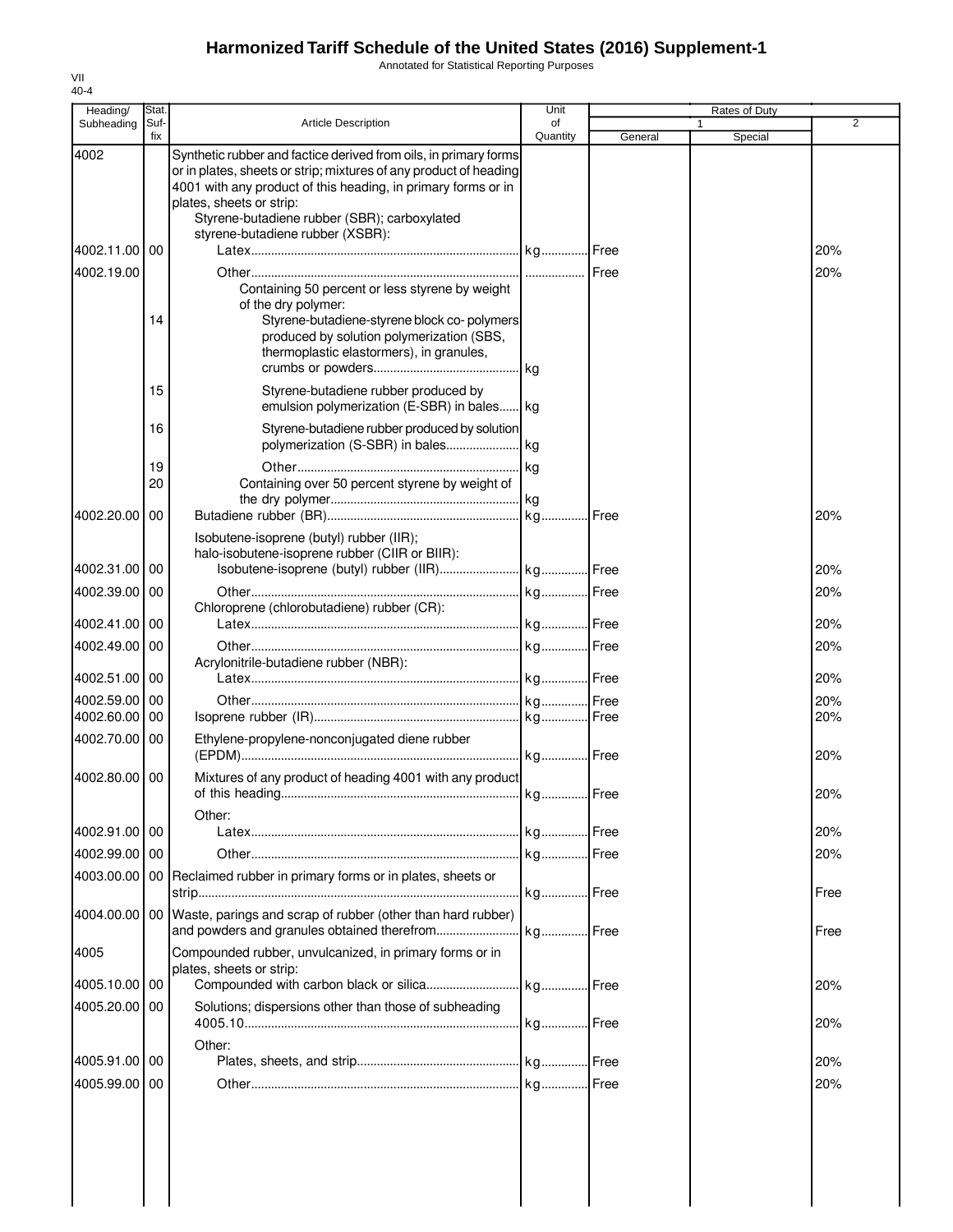Annotated for Statistical Reporting Purposes

| fix<br>Quantity<br>General<br>Special<br>4006<br>Other forms (for example, rods, tubes and profile shapes) and<br>articles (for example, discs and rings), of unvulcanized rubber:<br>"Camel-back" strips for retreading rubber tires kg 2.9%<br>4006.10.00 00<br>Free (A, AU, BH,<br>35%<br>CA, CL, CO, D, E,<br>IL, JO, KR, MA,<br>MX, OM, P, PA,<br>PE, SG)<br>4006.90<br>Other:<br>4006.90.10 00<br>35%<br>4006.90.50 00<br>Free (A, AU, BH,<br>80%<br>CA, CL, CO, D, E,<br>IL, JO, KR, MA,<br>MX, OM, P, PA,<br>PE, SG)<br>35%<br>4008<br>Plates, sheets, strip, rods and profile shapes, of vulcanized<br>rubber other than hard rubber:<br>Of cellular rubber:<br>4008.11<br>Plates, sheets and strip:<br>4008.11.10 00<br>25%<br>4008.11.50 00<br>50%<br>Free (A, AU, BH,<br>CA, CL, CO, D, E,<br>IL, JO, KR, MA,<br>MX, OM, P, PA,<br>PE, SG)<br>4008.19<br>Other:<br>Of natural rubber:<br>4008.19.20 00<br>25%<br>4008.19.40 00<br>25%<br>Other:<br>4008.19.60 00<br>Free (A, AU, BH,<br>50%<br>CA, CL, CO, D, E,<br>IL, JO, KR, MA,<br>MX, OM, P, PA,<br>PE, SG)<br>4008.19.80 00<br>50%<br>Free (A, AU, BH,<br>CA, CL, CO, D, E,<br>IL, JO, KR, MA,<br>MX, OM, P, PA,<br>PE, SG)<br>Of noncellular rubber:<br>4008.21.00 00<br>40%<br>4008.29<br>Other:<br>.2.9%<br>4008.29.20 00<br>Free (A, AU, B, BH,<br>35%<br>C, CA, CL, CO, D,<br>E, IL, JO, KR, MA,<br>MX, OM, P, PA,<br>PE, SG) 1/2/<br>.2.9%<br>4008.29.40 00<br>kg<br>Free (A, AU, B, BH, 35%<br>CA, CL, CO, D, E,<br>IL, JO, KR, MA,<br>MX, OM, P, PA,<br>PE, SG) 1/ | Heading/   | Stat. |                            | Unit | Rates of Duty |                |
|----------------------------------------------------------------------------------------------------------------------------------------------------------------------------------------------------------------------------------------------------------------------------------------------------------------------------------------------------------------------------------------------------------------------------------------------------------------------------------------------------------------------------------------------------------------------------------------------------------------------------------------------------------------------------------------------------------------------------------------------------------------------------------------------------------------------------------------------------------------------------------------------------------------------------------------------------------------------------------------------------------------------------------------------------------------------------------------------------------------------------------------------------------------------------------------------------------------------------------------------------------------------------------------------------------------------------------------------------------------------------------------------------------------------------------------------------------------------------------------------------------------------------------------------|------------|-------|----------------------------|------|---------------|----------------|
|                                                                                                                                                                                                                                                                                                                                                                                                                                                                                                                                                                                                                                                                                                                                                                                                                                                                                                                                                                                                                                                                                                                                                                                                                                                                                                                                                                                                                                                                                                                                              | Subheading | Suf-  | <b>Article Description</b> | of   | 1             | $\overline{2}$ |
|                                                                                                                                                                                                                                                                                                                                                                                                                                                                                                                                                                                                                                                                                                                                                                                                                                                                                                                                                                                                                                                                                                                                                                                                                                                                                                                                                                                                                                                                                                                                              |            |       |                            |      |               |                |
|                                                                                                                                                                                                                                                                                                                                                                                                                                                                                                                                                                                                                                                                                                                                                                                                                                                                                                                                                                                                                                                                                                                                                                                                                                                                                                                                                                                                                                                                                                                                              |            |       |                            |      |               |                |
|                                                                                                                                                                                                                                                                                                                                                                                                                                                                                                                                                                                                                                                                                                                                                                                                                                                                                                                                                                                                                                                                                                                                                                                                                                                                                                                                                                                                                                                                                                                                              |            |       |                            |      |               |                |
|                                                                                                                                                                                                                                                                                                                                                                                                                                                                                                                                                                                                                                                                                                                                                                                                                                                                                                                                                                                                                                                                                                                                                                                                                                                                                                                                                                                                                                                                                                                                              |            |       |                            |      |               |                |
|                                                                                                                                                                                                                                                                                                                                                                                                                                                                                                                                                                                                                                                                                                                                                                                                                                                                                                                                                                                                                                                                                                                                                                                                                                                                                                                                                                                                                                                                                                                                              |            |       |                            |      |               |                |
|                                                                                                                                                                                                                                                                                                                                                                                                                                                                                                                                                                                                                                                                                                                                                                                                                                                                                                                                                                                                                                                                                                                                                                                                                                                                                                                                                                                                                                                                                                                                              |            |       |                            |      |               |                |
|                                                                                                                                                                                                                                                                                                                                                                                                                                                                                                                                                                                                                                                                                                                                                                                                                                                                                                                                                                                                                                                                                                                                                                                                                                                                                                                                                                                                                                                                                                                                              |            |       |                            |      |               |                |
|                                                                                                                                                                                                                                                                                                                                                                                                                                                                                                                                                                                                                                                                                                                                                                                                                                                                                                                                                                                                                                                                                                                                                                                                                                                                                                                                                                                                                                                                                                                                              |            |       |                            |      |               |                |
|                                                                                                                                                                                                                                                                                                                                                                                                                                                                                                                                                                                                                                                                                                                                                                                                                                                                                                                                                                                                                                                                                                                                                                                                                                                                                                                                                                                                                                                                                                                                              |            |       |                            |      |               |                |
|                                                                                                                                                                                                                                                                                                                                                                                                                                                                                                                                                                                                                                                                                                                                                                                                                                                                                                                                                                                                                                                                                                                                                                                                                                                                                                                                                                                                                                                                                                                                              |            |       |                            |      |               |                |
|                                                                                                                                                                                                                                                                                                                                                                                                                                                                                                                                                                                                                                                                                                                                                                                                                                                                                                                                                                                                                                                                                                                                                                                                                                                                                                                                                                                                                                                                                                                                              |            |       |                            |      |               |                |
|                                                                                                                                                                                                                                                                                                                                                                                                                                                                                                                                                                                                                                                                                                                                                                                                                                                                                                                                                                                                                                                                                                                                                                                                                                                                                                                                                                                                                                                                                                                                              |            |       |                            |      |               |                |
|                                                                                                                                                                                                                                                                                                                                                                                                                                                                                                                                                                                                                                                                                                                                                                                                                                                                                                                                                                                                                                                                                                                                                                                                                                                                                                                                                                                                                                                                                                                                              |            |       |                            |      |               |                |
|                                                                                                                                                                                                                                                                                                                                                                                                                                                                                                                                                                                                                                                                                                                                                                                                                                                                                                                                                                                                                                                                                                                                                                                                                                                                                                                                                                                                                                                                                                                                              |            |       |                            |      |               |                |
|                                                                                                                                                                                                                                                                                                                                                                                                                                                                                                                                                                                                                                                                                                                                                                                                                                                                                                                                                                                                                                                                                                                                                                                                                                                                                                                                                                                                                                                                                                                                              |            |       |                            |      |               |                |
|                                                                                                                                                                                                                                                                                                                                                                                                                                                                                                                                                                                                                                                                                                                                                                                                                                                                                                                                                                                                                                                                                                                                                                                                                                                                                                                                                                                                                                                                                                                                              |            |       |                            |      |               |                |
|                                                                                                                                                                                                                                                                                                                                                                                                                                                                                                                                                                                                                                                                                                                                                                                                                                                                                                                                                                                                                                                                                                                                                                                                                                                                                                                                                                                                                                                                                                                                              |            |       |                            |      |               |                |
|                                                                                                                                                                                                                                                                                                                                                                                                                                                                                                                                                                                                                                                                                                                                                                                                                                                                                                                                                                                                                                                                                                                                                                                                                                                                                                                                                                                                                                                                                                                                              |            |       |                            |      |               |                |

1/ See additional U.S. note 1 to this chapter.

2/ See additional U.S. note 2 to this chapter.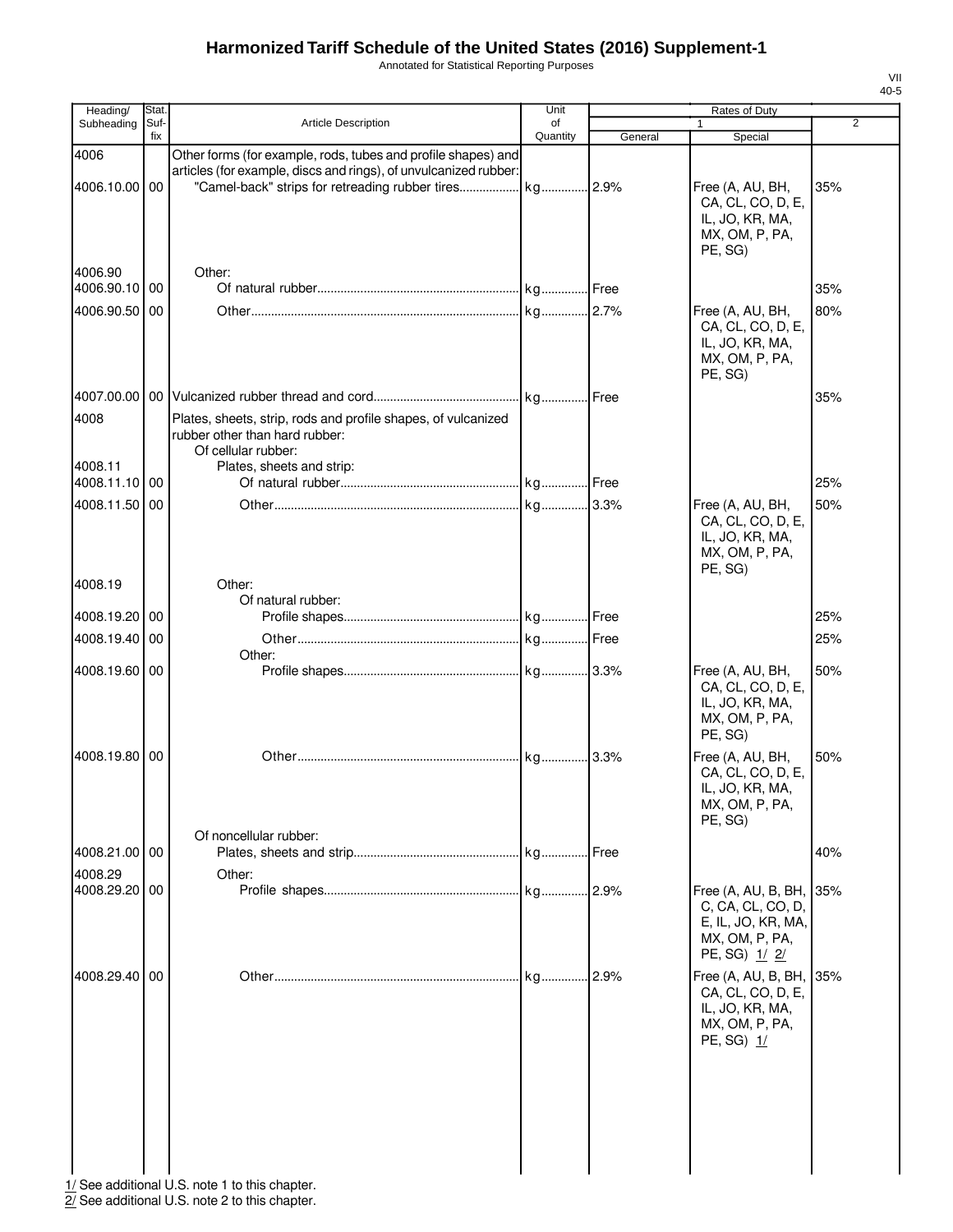Annotated for Statistical Reporting Purposes

| Heading/      | Stat.       |                                                                                                                                                   | Unit           |         | Rates of Duty                                                                                   |                |
|---------------|-------------|---------------------------------------------------------------------------------------------------------------------------------------------------|----------------|---------|-------------------------------------------------------------------------------------------------|----------------|
| Subheading    | Suf-<br>fix | <b>Article Description</b>                                                                                                                        | of<br>Quantity | General | $\mathbf{1}$<br>Special                                                                         | $\overline{2}$ |
| 4009          |             | Tubes, pipes and hoses, of vulcanized rubber other than hard<br>rubber, with or without their fittings (for example, joints, elbows,<br>flanges): |                |         |                                                                                                 |                |
| 4009.11.00 00 |             | Not reinforced or otherwise combined with other materials:                                                                                        |                |         | Free (A, AU, B, BH, 25%<br>CA, CL, CO, D, E,<br>IL, JO, KR, MA,<br>MX, OM, P, PA,<br>PE, SG)    |                |
| 4009.12.00    |             |                                                                                                                                                   |                |         | Free (A, AU, B, BH, 25%<br>C, CA, CL, CO, D,<br>E, IL, JO, KR, MA,<br>MX, OM, P, PA,<br>PE, SG) |                |
|               | 20          | Brake hoses for the vehicles of subheading<br>8701.20 or headings 8702, 8703, 8704, 8705 or                                                       |                |         |                                                                                                 |                |
|               | 50          | Reinforced or otherwise combined only with metal:                                                                                                 | kg             |         |                                                                                                 |                |
| 4009.21.00    | 00          |                                                                                                                                                   |                |         | Free (A, AU, B, BH, 25%<br>CA, CL, CO, D, E,<br>IL, JO, KR, MA,<br>MX, OM, P, PA,<br>PE, SG)    |                |
| 4009.22.00    |             |                                                                                                                                                   |                |         | Free (A, AU, B, BH, 25%<br>C, CA, CL, CO, D,<br>E, IL, JO, KR, MA,<br>MX, OM, P, PA,<br>PE, SG) |                |
|               | 20          | Brake hoses for the vehicles of subheading<br>8701.20 or headings 8702, 8703, 8704, 8705 or                                                       | l kg.          |         |                                                                                                 |                |
|               | 50          | Reinforced or otherwise combined only with textile<br>materials:                                                                                  | kg             |         |                                                                                                 |                |
| 4009.31.00    | 00          |                                                                                                                                                   |                |         | Free (A, AU, B, BH,<br>CA, CL, CO, D, E,<br>IL, JO, KR, MA,<br>MX, OM, P, PA,<br>PE, SG)        | 25%            |
| 4009.32.00    |             |                                                                                                                                                   |                |         | Free (A, AU, B, BH,<br>C, CA, CL, CO, D,<br>E, IL, JO, KR, MA,<br>MX, OM, P, PA,                | 25%            |
|               | 20          | Brake hoses for the vehicles of subheading<br>8701.20 or headings 8702, 8703, 8704, 8705 or                                                       |                |         | PE, SG)                                                                                         |                |
|               | 50          |                                                                                                                                                   |                |         |                                                                                                 |                |
|               |             |                                                                                                                                                   |                |         |                                                                                                 |                |
|               |             |                                                                                                                                                   |                |         |                                                                                                 |                |
|               |             |                                                                                                                                                   |                |         |                                                                                                 |                |
|               |             |                                                                                                                                                   |                |         |                                                                                                 |                |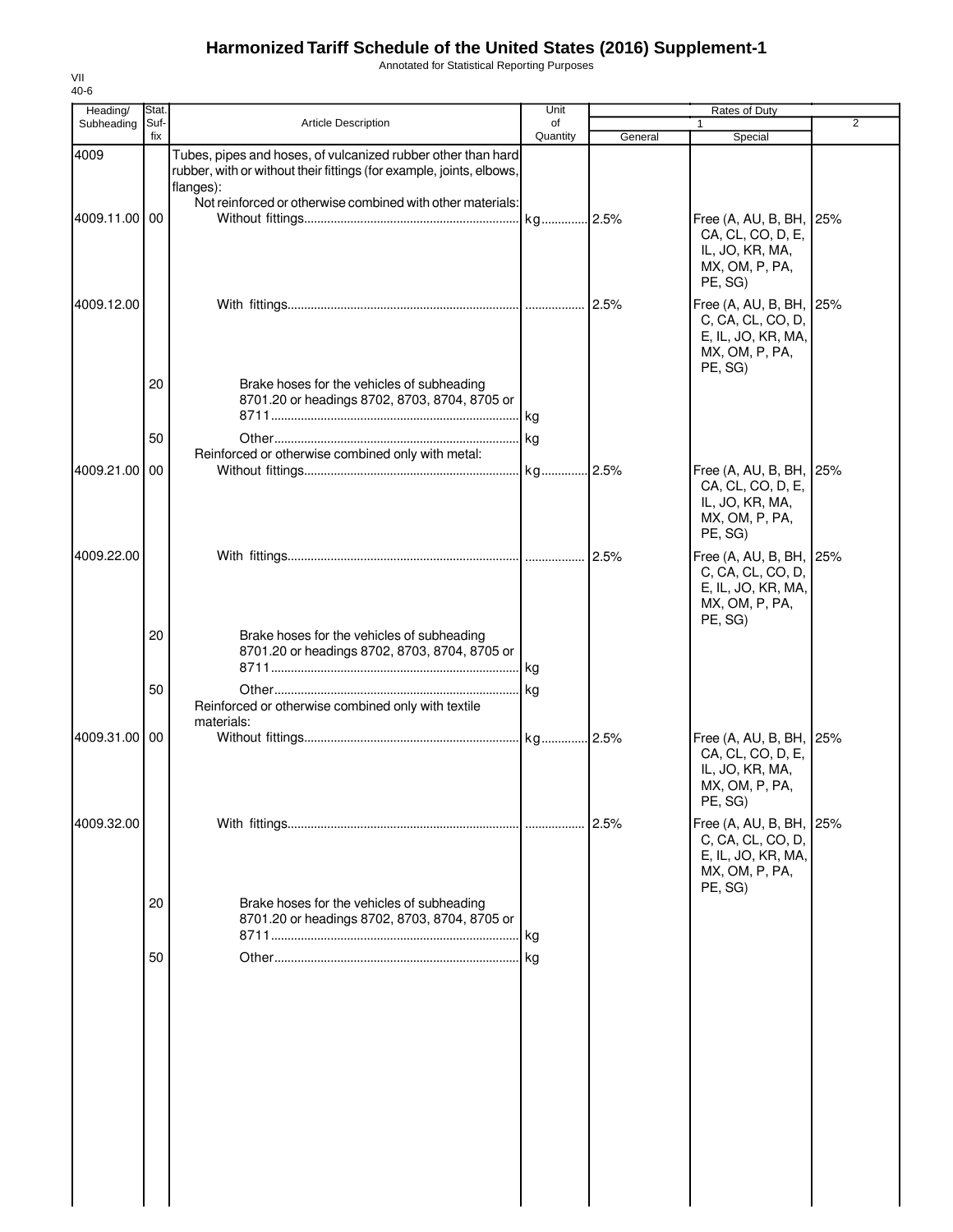Annotated for Statistical Reporting Purposes

| Heading/                 | Stat.       |                                                                                                                                                          | Unit           |         | <b>Rates of Duty</b>                                                                            |     |
|--------------------------|-------------|----------------------------------------------------------------------------------------------------------------------------------------------------------|----------------|---------|-------------------------------------------------------------------------------------------------|-----|
| Subheading               | Suf-<br>fix | <b>Article Description</b>                                                                                                                               | of<br>Quantity | General | Special                                                                                         | 2   |
| 4009 (con.)              |             | Tubes, pipes and hoses, of vulcanized rubber other than hard<br>rubber, with or without their fittings (for example, joints, elbows,<br>flanges): (con.) |                |         |                                                                                                 |     |
| 4009.41.00 00            |             | Reinforced or otherwise combined with other materials:                                                                                                   | kg 2.5%        |         | Free (A, AU, B, BH, 25%<br>CA, CL, CO, D, E,<br>IL, JO, KR, MA,<br>MX, OM, P, PA,<br>PE, SG)    |     |
| 4009.42.00               |             |                                                                                                                                                          |                | 2.5%    | Free (A, AU, B, BH, 25%<br>C, CA, CL, CO, D,<br>E, IL, JO, KR, MA,<br>MX, OM, P, PA,<br>PE, SG) |     |
|                          | 20          | Brake hoses for the vehicles of subheading<br>8701.20 or headings 8702, 8703, 8704, 8705 or                                                              | kg             |         |                                                                                                 |     |
|                          | 50          |                                                                                                                                                          |                |         |                                                                                                 |     |
| 4010                     |             | Conveyor or transmission belts or belting, of vulcanized rubber:                                                                                         |                |         |                                                                                                 |     |
| 4010.11.00 00            |             | Conveyor belts and belting:                                                                                                                              |                |         | Free (A, AU, BH,<br>CA, CL, CO, D, E,                                                           | 25% |
| 4010.12<br>4010.12.10 00 |             | Reinforced only with textile materials:<br>With textile components in which vegetable fibers<br>predominate by weight over any other single textile      |                |         | IL, JO, KR, MA,<br>MX, OM, P, PA,<br>PE, SG)                                                    |     |
|                          |             | With textile components in which man-made fibers                                                                                                         | kg 4.1%        |         | Free (A, AU, BH,<br>CA, CL, CO, D, E,<br>IL, JO, KR, MA,<br>MX, OM, P, PA,<br>PE, SG)           | 30% |
|                          |             | predominate by weight over any other single textile<br>fiber:                                                                                            |                |         |                                                                                                 |     |
| 4010.12.50 00            |             |                                                                                                                                                          |                |         | Free (A, AU, BH,<br>CA, CL, CO, D, E,<br>IL, JO, KR, MA,<br>MX, OM, P, PA,<br>PE, SG)           | 74% |
| 4010.12.55 00            |             |                                                                                                                                                          | kg             | 6.4%    | Free (A, AU, BH,<br>CA, CL, CO, D, E,<br>IL, JO, KR, MA,<br>MX, OM, P, PA,<br>PE. SG)           | 74% |
| 4010.12.90 00            |             |                                                                                                                                                          | kg             | 1.9%    | Free (A+, AU, BH,<br>CA, CL, CO, D, E,<br>IL, JO, KR, MA,<br>MX, OM, P, PA,<br>PE, SG)          | 25% |
|                          |             |                                                                                                                                                          |                |         |                                                                                                 |     |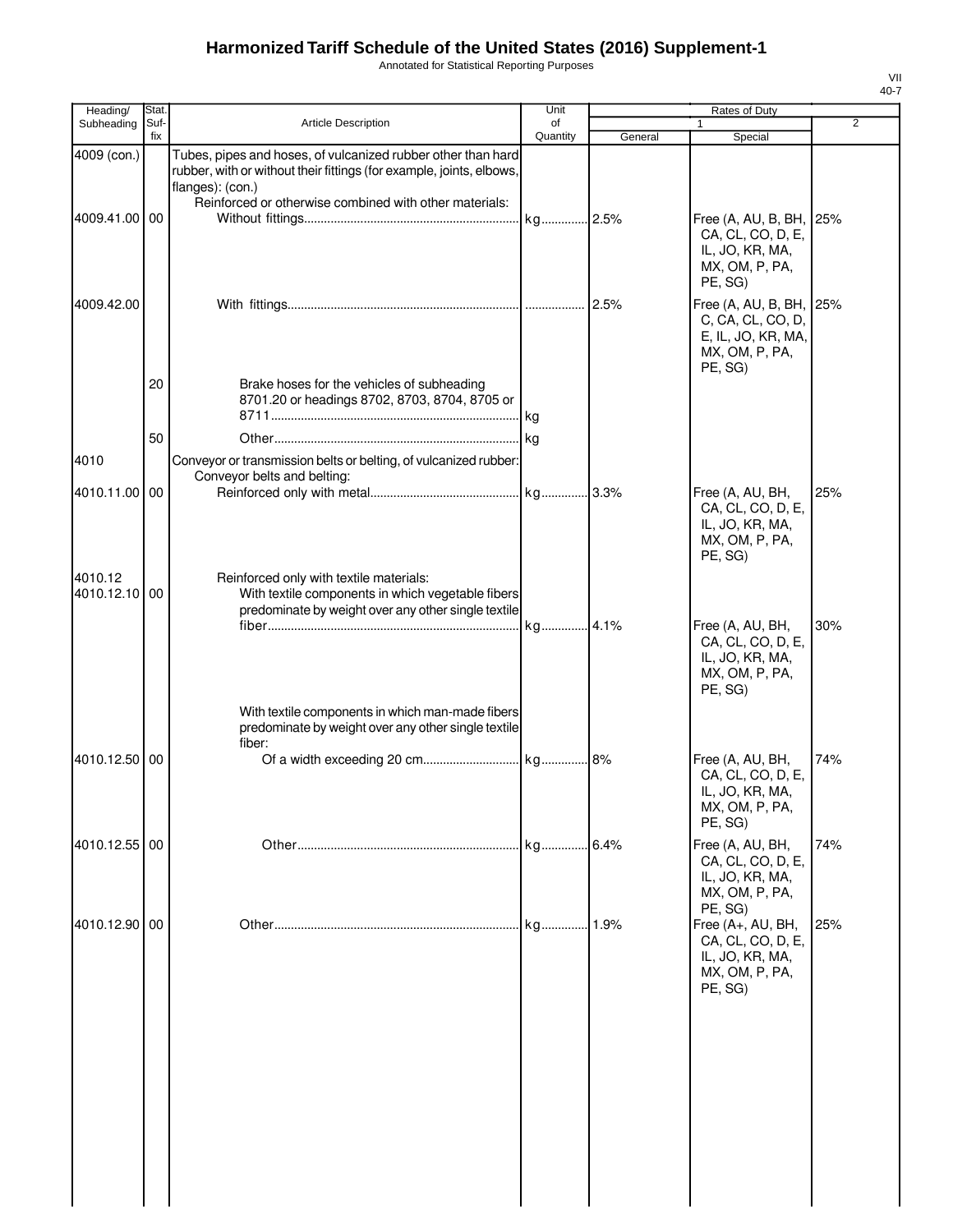Annotated for Statistical Reporting Purposes

| Heading/                 | Stat.       |                                                                                                                                                                               | Unit           |         | Rates of Duty                                                                                    |                |
|--------------------------|-------------|-------------------------------------------------------------------------------------------------------------------------------------------------------------------------------|----------------|---------|--------------------------------------------------------------------------------------------------|----------------|
| Subheading               | Suf-<br>fix | Article Description                                                                                                                                                           | of<br>Quantity | General | 1<br>Special                                                                                     | $\overline{2}$ |
| 4010 (con.)              |             | Conveyor or transmission belts or belting, of vulcanized rubber:<br>(con.)                                                                                                    |                |         |                                                                                                  |                |
| 4010.19<br>4010.19.10 00 |             | Conveyor belts and belting: (con.)<br>Other:<br>Combined with textile materials:<br>With textile components in which vegetable<br>fibers predominate by weight over any other |                |         | Free (A, AU, BH,<br>CA, CL, CO, D, E,<br>IL, JO, KR, MA,<br>MX, OM, P, PA,                       | 30%            |
| 4010.19.50 00            |             | With textile components in which man-made<br>fibers predominate by weight over any other<br>single textile fiber:                                                             |                |         | PE, SG)<br>Free (A, AU, BH,<br>CA, CL, CO, D, E,<br>IL, JO, KR, MA,<br>MX, OM, P, PA,<br>PE, SG) | 74%            |
| 4010.19.55 00            |             |                                                                                                                                                                               |                |         | Free (A, AU, BH,<br>CA, CL, CO, D, E,<br>IL, JO, KR, MA,<br>MX, OM, P, PA,<br>PE, SG)            | 74%            |
| 4010.19.80 00            |             |                                                                                                                                                                               |                |         | Free (A+, AU, BH,<br>CA, CL, CO, D, E,<br>IL, JO, KR, MA,<br>MX, OM, P, PA,<br>PE, SG)           | 25%            |
| 4010.19.91 00            |             |                                                                                                                                                                               |                |         | Free (A, AU, BH,<br>CA, CL, CO, D, E,<br>IL, JO, KR, MA,<br>MX, OM, P, PA,<br>PE, SG)            | 25%            |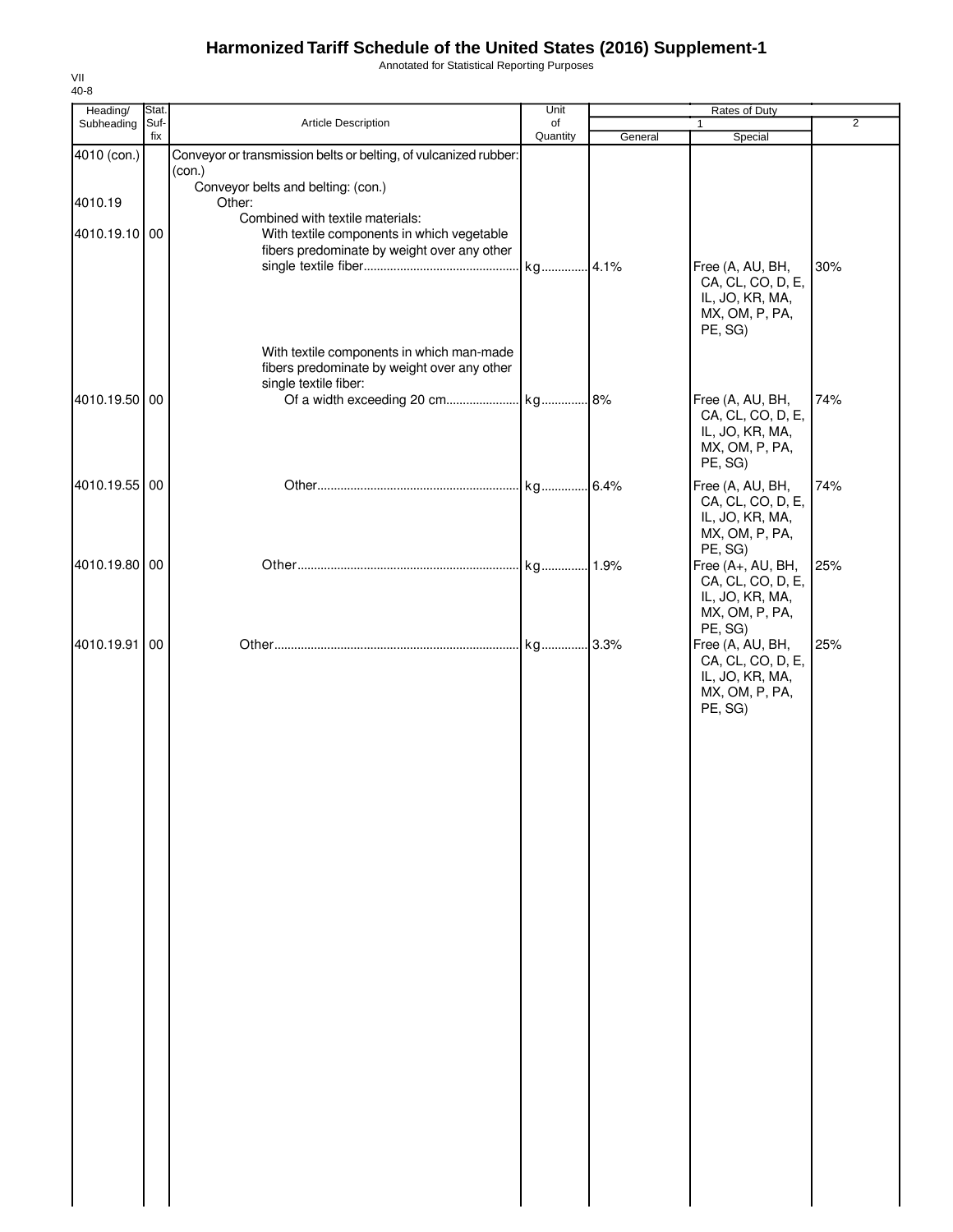Annotated for Statistical Reporting Purposes

| Heading/      | Stat.       |                                                                                                                                                                        | Unit           |         | Rates of Duty                                                                                     |                |
|---------------|-------------|------------------------------------------------------------------------------------------------------------------------------------------------------------------------|----------------|---------|---------------------------------------------------------------------------------------------------|----------------|
| Subheading    | Suf-<br>fix | <b>Article Description</b>                                                                                                                                             | of<br>Quantity | General | 1<br>Special                                                                                      | $\overline{2}$ |
| 4010 (con.)   |             | Conveyor or transmission belts or belting, of vulcanized rubber:                                                                                                       |                |         |                                                                                                   |                |
|               |             | (con.)<br>Transmission belts or belting:                                                                                                                               |                |         |                                                                                                   |                |
| 4010.31       |             | Endless transmission belts of trapezoidal cross section                                                                                                                |                |         |                                                                                                   |                |
|               |             | (V-belts), V-ribbed, of an outside circumference                                                                                                                       |                |         |                                                                                                   |                |
| 4010.31.30 00 |             | exceeding 60 cm but not exceeding 180 cm:                                                                                                                              |                |         | Free (A+, AU, B, BH, 30%                                                                          |                |
|               |             |                                                                                                                                                                        |                |         | CA, CL, CO, D, E,<br>IL, JO, KR, MA,<br>MX, OM, P, PA,<br>PE, SG)                                 |                |
| 4010.31.60 00 |             |                                                                                                                                                                        |                |         | Free (A, AU, BH,<br>CA, CL, CO, D, E,<br>IL, JO, KR, MA,<br>MX, OM, P, PA,<br>PE, SG)             | 25%            |
| 4010.32       |             | Endless transmission belts of trapezoidal cross section<br>(V-belts), other than V-ribbed, of an outside<br>circumference exceeding 60 cm but not exceeding 180<br>cm: |                |         |                                                                                                   |                |
| 4010.32.30    | 00          |                                                                                                                                                                        |                |         | Free (A+, AU, B, BH, 30%<br>CA, CL, CO, D, E,<br>IL, JO, KR, MA,<br>MX, OM, P, PA,<br>PE, SG)     |                |
| 4010.32.60 00 |             |                                                                                                                                                                        |                |         | Free (A, AU, BH,<br>CA, CL, CO, D, E,<br>IL, JO, KR, MA,<br>MX, OM, P, PA,<br>PE, SG)             | 25%            |
| 4010.33       |             | Endless transmission belts of trapezoidal cross section<br>(V-belts), V-ribbed, of an outside circumference<br>exceeding 180 cm but not exceeding 240 cm:              |                |         |                                                                                                   |                |
| 4010.33.30 00 |             |                                                                                                                                                                        |                |         | Free (A+, AU, B, BH, 30%<br>CA, CL, CO, D, E,<br>IL, JO, KR, MA,<br>MX, OM, P, PA,<br>PE, SG)     |                |
| 4010.33.60 00 |             |                                                                                                                                                                        |                |         | Free (A, AU, BH,<br>CA, CL, CO, D, E,<br>IL, JO, KR, MA,<br>MX, OM, P, PA,                        | 25%            |
| 4010.34       |             | Endless transmission belts of trapezoidal cross section<br>(V-belts), other thanV-ribbed, of an outside<br>circumference exceeding 180 cm but not exceeding<br>240 cm: |                |         | PE. SG)                                                                                           |                |
| 4010.34.30 00 |             |                                                                                                                                                                        |                |         | Free $(A_+, AU, B, BH, 30\%$<br>CA, CL, CO, D, E,<br>IL, JO, KR, MA,<br>MX, OM, P, PA,<br>PE, SG) |                |
| 4010.34.60 00 |             |                                                                                                                                                                        |                | .2.8%   | Free (A, AU, BH,<br>CA, CL, CO, D, E,<br>IL, JO, KR, MA,<br>MX, OM, P, PA,<br>PE, SG)             | 25%            |
|               |             |                                                                                                                                                                        |                |         |                                                                                                   |                |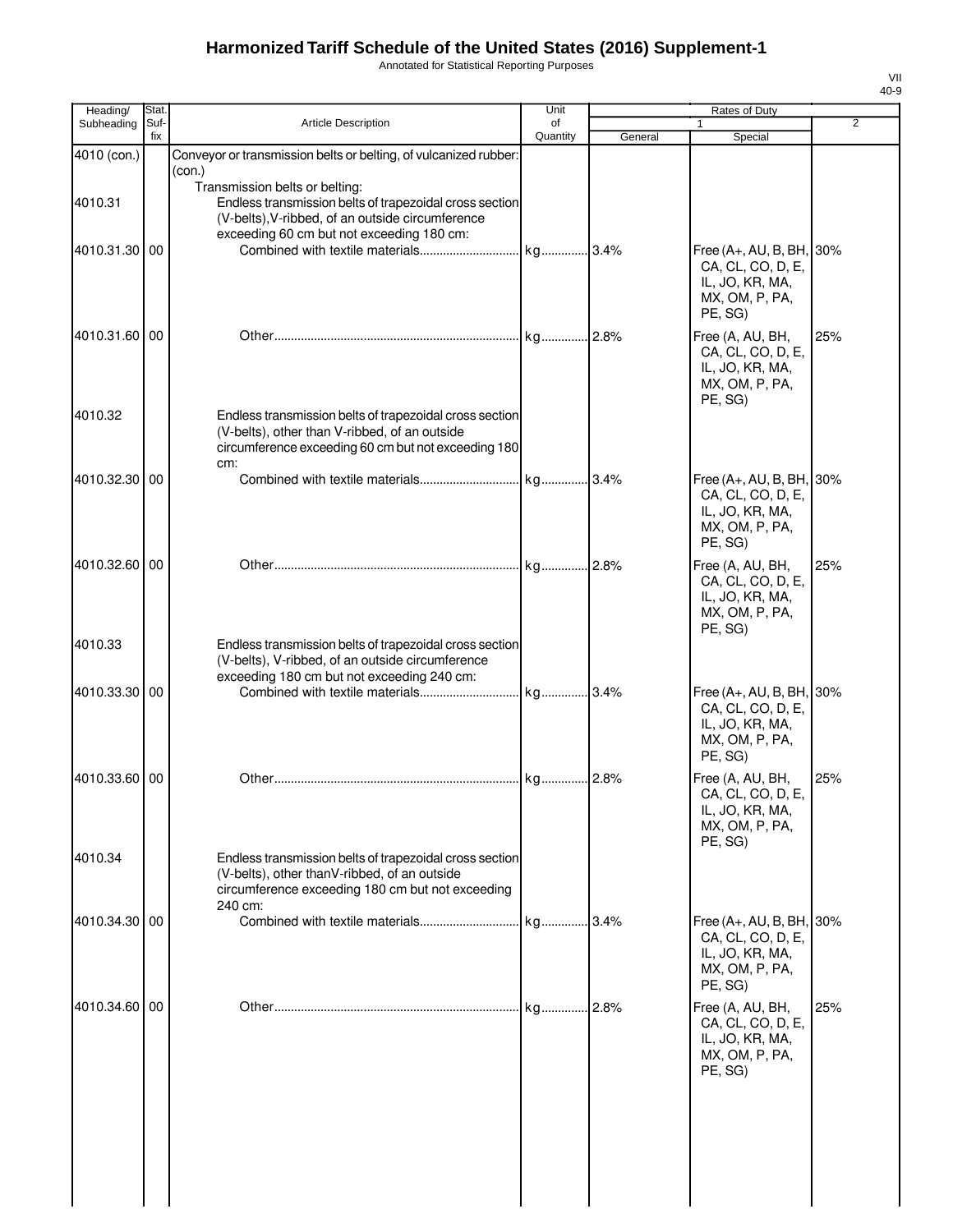Annotated for Statistical Reporting Purposes

| Heading/      | Stat. |                                                                                                                                        | Unit     | Rates of Duty |                                                                                        |                |
|---------------|-------|----------------------------------------------------------------------------------------------------------------------------------------|----------|---------------|----------------------------------------------------------------------------------------|----------------|
| Subheading    | Suf-  | Article Description                                                                                                                    | of       |               | 1                                                                                      | $\overline{2}$ |
| 4010 (con.)   | fix   | Conveyor or transmission belts or belting, of vulcanized rubber:                                                                       | Quantity | General       | Special                                                                                |                |
|               |       | (con.)<br>Transmission belts or belting: (con.)                                                                                        |          |               |                                                                                        |                |
| 4010.35       |       | Endless synchronous belts of an outside circumference<br>exceeding 60 cm but not exceeding 150 cm:<br>Combined with textile materials: |          |               |                                                                                        |                |
| 4010.35.30 00 |       | With textile components in which vegetable<br>fibers predominate by weight over any other                                              |          |               | Free (A, AU, BH,<br>CA, CL, CO, D, E,<br>IL, JO, KR, MA,<br>MX, OM, P, PA,             | 30%            |
|               |       | With textile components in which man-made<br>fibers predominate by weight over any other<br>single textile fiber:                      |          |               | PE, SG)                                                                                |                |
| 4010.35.41 00 |       |                                                                                                                                        |          |               | Free (A, AU, BH,<br>CA, CL, CO, D, E,<br>IL, JO, KR, MA,<br>MX, OM, P, PA,<br>PE, SG)  | 74%            |
| 4010.35.45 00 |       |                                                                                                                                        |          |               | Free (A, AU, BH,<br>CA, CL, CO, D, E,<br>IL, JO, KR, MA,<br>MX, OM, P, PA,<br>PE, SG)  | 74%            |
| 4010.35.50 00 |       |                                                                                                                                        |          |               | Free (A+, AU, BH,<br>CA, CL, CO, D, E,<br>IL, JO, KR, MA,<br>MX, OM, P, PA,<br>PE, SG) | 25%            |
| 4010.35.90 00 |       |                                                                                                                                        |          |               | Free (A, AU, BH,<br>CA, CL, CO, D, E,<br>IL, JO, KR, MA,<br>MX, OM, P, PA,<br>PE, SG)  | 25%            |
|               |       |                                                                                                                                        |          |               |                                                                                        |                |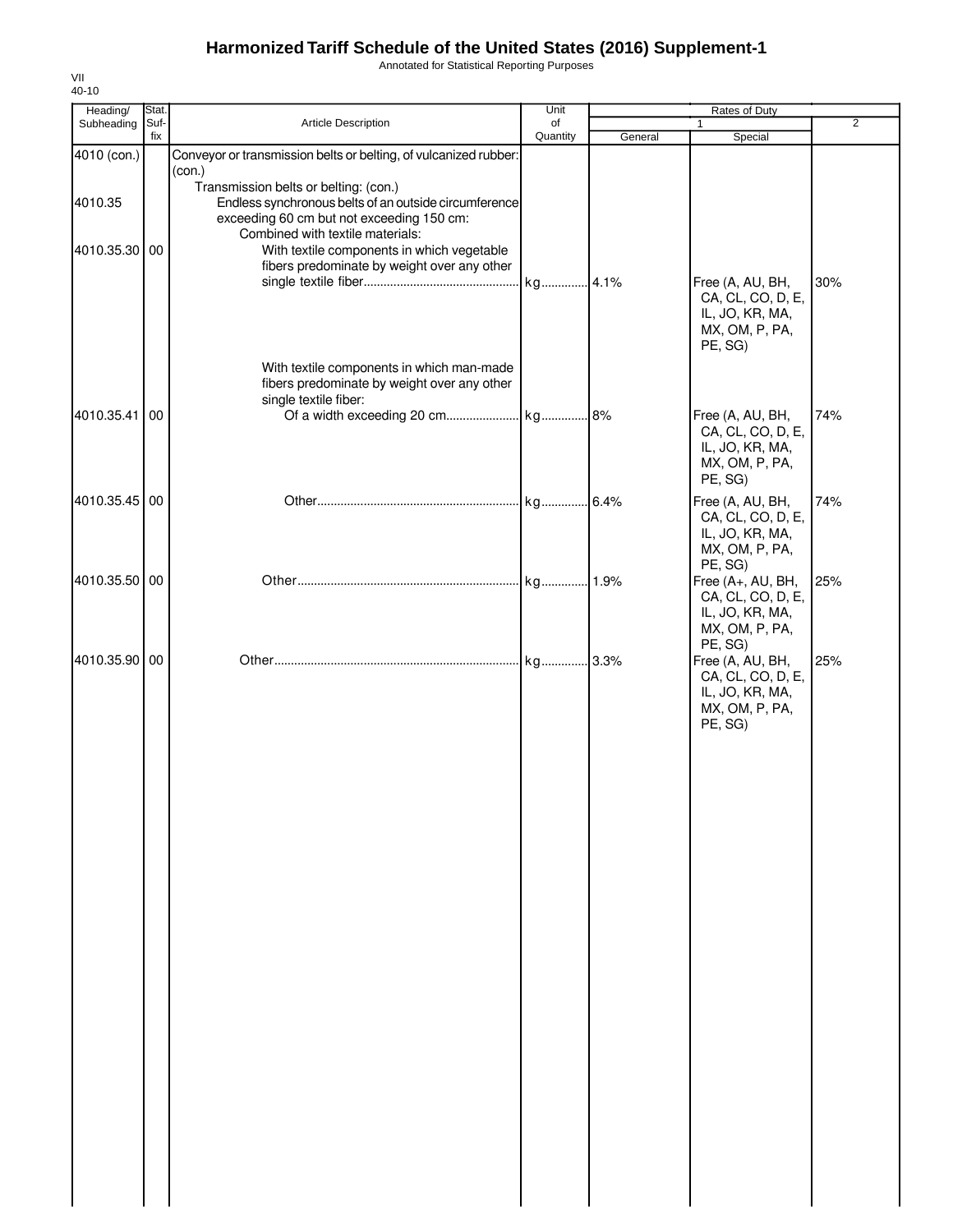Annotated for Statistical Reporting Purposes

| Heading/      | Stat.       |                                                                                                                              | Unit           |         | Rates of Duty                                                                                    |                |
|---------------|-------------|------------------------------------------------------------------------------------------------------------------------------|----------------|---------|--------------------------------------------------------------------------------------------------|----------------|
| Subheading    | Suf-<br>fix | Article Description                                                                                                          | of<br>Quantity |         | $\mathbf{1}$                                                                                     | $\overline{2}$ |
| 4010 (con.)   |             | Conveyor or transmission belts or belting, of vulcanized rubber:                                                             |                | General | Special                                                                                          |                |
| 4010.36       |             | (con.)<br>Transmission belts or belting: (con.)<br>Endless synchronous belts of an outside circumference                     |                |         |                                                                                                  |                |
| 4010.36.30 00 |             | exceeding 150 cm but not exceeding 198 cm:<br>Combined with textile materials:<br>With textile components in which vegetable |                |         |                                                                                                  |                |
|               |             | fibers predominate by weight over any other                                                                                  | kg 4.1%        |         | Free (A, AU, BH,<br>CA, CL, CO, D, E,<br>IL, JO, KR, MA,                                         | 30%            |
|               |             | With textile components in which man-made                                                                                    |                |         | MX, OM, P, PA,<br>PE, SG)                                                                        |                |
| 4010.36.41    | 00          | fibers predominate by weight over any other<br>single textile fiber:                                                         |                |         | Free (A, AU, BH,                                                                                 | 74%            |
|               |             |                                                                                                                              |                |         | CA, CL, CO, D, E,<br>IL, JO, KR, MA,<br>MX, OM, P, PA,<br>PE, SG)                                |                |
| 4010.36.45 00 |             |                                                                                                                              | kg 6.4%        |         | Free (A, AU, BH,<br>CA, CL, CO, D, E,<br>IL, JO, KR, MA,<br>MX, OM, P, PA,<br>PE, SG)            | 74%            |
| 4010.36.50 00 |             |                                                                                                                              | kg 1.9%        |         | Free (A+, AU, BH,<br>CA, CL, CO, D, E,<br>IL, JO, KR, MA,<br>MX, OM, P, PA,                      | 25%            |
| 4010.36.90 00 |             |                                                                                                                              |                |         | PE, SG)<br>Free (A, AU, BH,<br>CA, CL, CO, D, E,<br>IL, JO, KR, MA,<br>MX, OM, P, PA,<br>PE, SG) | 25%            |
|               |             |                                                                                                                              |                |         |                                                                                                  |                |
|               |             |                                                                                                                              |                |         |                                                                                                  |                |
|               |             |                                                                                                                              |                |         |                                                                                                  |                |
|               |             |                                                                                                                              |                |         |                                                                                                  |                |
|               |             |                                                                                                                              |                |         |                                                                                                  |                |
|               |             |                                                                                                                              |                |         |                                                                                                  |                |
|               |             |                                                                                                                              |                |         |                                                                                                  |                |
|               |             |                                                                                                                              |                |         |                                                                                                  |                |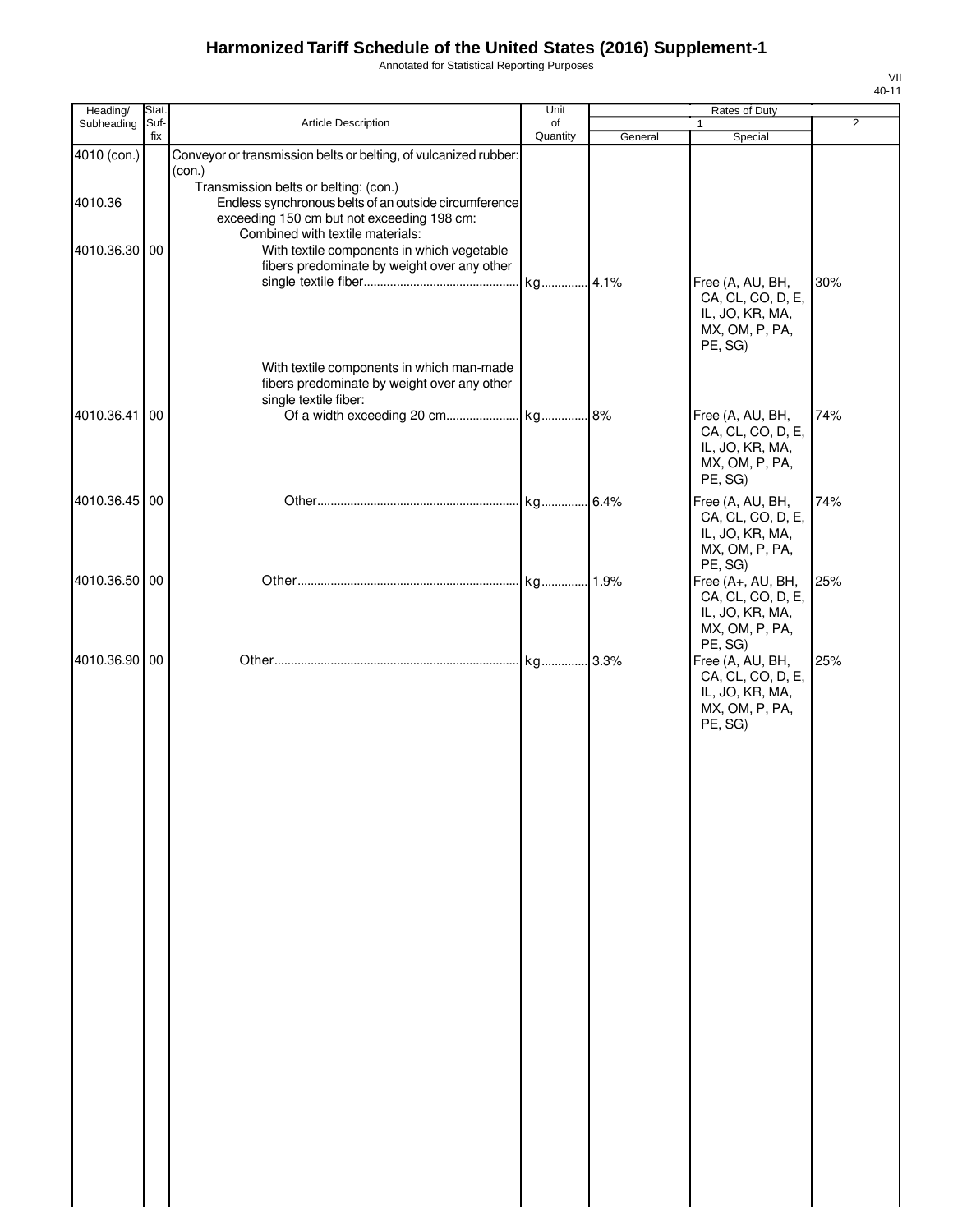Annotated for Statistical Reporting Purposes

| Heading/      | Stat.       |                                                                                                                                                       | Unit     |         | Rates of Duty                                                                                    |                |
|---------------|-------------|-------------------------------------------------------------------------------------------------------------------------------------------------------|----------|---------|--------------------------------------------------------------------------------------------------|----------------|
| Subheading    | Suf-<br>fix | Article Description                                                                                                                                   | of       |         | 1                                                                                                | $\overline{2}$ |
| 4010 (con.)   |             | Conveyor or transmission belts or belting, of vulcanized rubber:                                                                                      | Quantity | General | Special                                                                                          |                |
| 4010.39       |             | (con.)<br>Transmission belts or belting: (con.)<br>Other:                                                                                             |          |         |                                                                                                  |                |
| 4010.39.10 00 |             | Of trapezoidal cross section (V-belts and belting):<br>Combined with textile materials:                                                               | kg       | .3.4%   | Free (A+, AU, B, BH, 30%<br>CA, CL, CO, D, E,<br>IL, JO, KR, MA,<br>MX, OM, P, PA,<br>PE, SG)    |                |
| 4010.39.20 00 |             | Other:                                                                                                                                                |          |         | Free (A, AU, BH,<br>CA, CL, CO, D, E,<br>IL, JO, KR, MA,<br>MX, OM, P, PA,<br>PE, SG)            | 25%            |
| 4010.39.30 00 |             | Combined with textile materials:<br>With textile components in which vegetable<br>fibers predominate by weight over any                               | kg 4.1%  |         | Free (A, AU, BH,<br>CA, CL, CO, D, E,<br>IL, JO, KR, MA,<br>MX, OM, P, PA,                       | 30%            |
| 4010.39.41    | 00          | With textile components in which<br>man-made fibers predominate by weight<br>over any other single textile fiber:<br>Of a width exceeding 20 cm kg 8% |          |         | PE, SG)<br>Free (A, AU, BH,                                                                      | 74%            |
|               |             |                                                                                                                                                       |          |         | CA, CL, CO, D, E,<br>IL, JO, KR, MA,<br>MX, OM, P, PA,<br>PE, SG)                                |                |
| 4010.39.45 00 |             |                                                                                                                                                       |          |         | Free (A, AU, BH,<br>CA, CL, CO, D, E,<br>IL, JO, KR, MA,<br>MX, OM, P, PA,<br>PE, SG)            | 74%            |
| 4010.39.50 00 |             |                                                                                                                                                       | kg       | .1.9%   | Free (A+, AU, BH,<br>CA, CL, CO, D, E,<br>IL, JO, KR, MA,<br>MX, OM, P, PA,                      | 25%            |
| 4010.39.90 00 |             |                                                                                                                                                       | kg       | .3.3%   | PE, SG)<br>Free (A, AU, BH,<br>CA, CL, CO, D, E,<br>IL, JO, KR, MA,<br>MX, OM, P, PA,<br>PE, SG) | 25%            |
|               |             |                                                                                                                                                       |          |         |                                                                                                  |                |
|               |             |                                                                                                                                                       |          |         |                                                                                                  |                |
|               |             |                                                                                                                                                       |          |         |                                                                                                  |                |
|               |             |                                                                                                                                                       |          |         |                                                                                                  |                |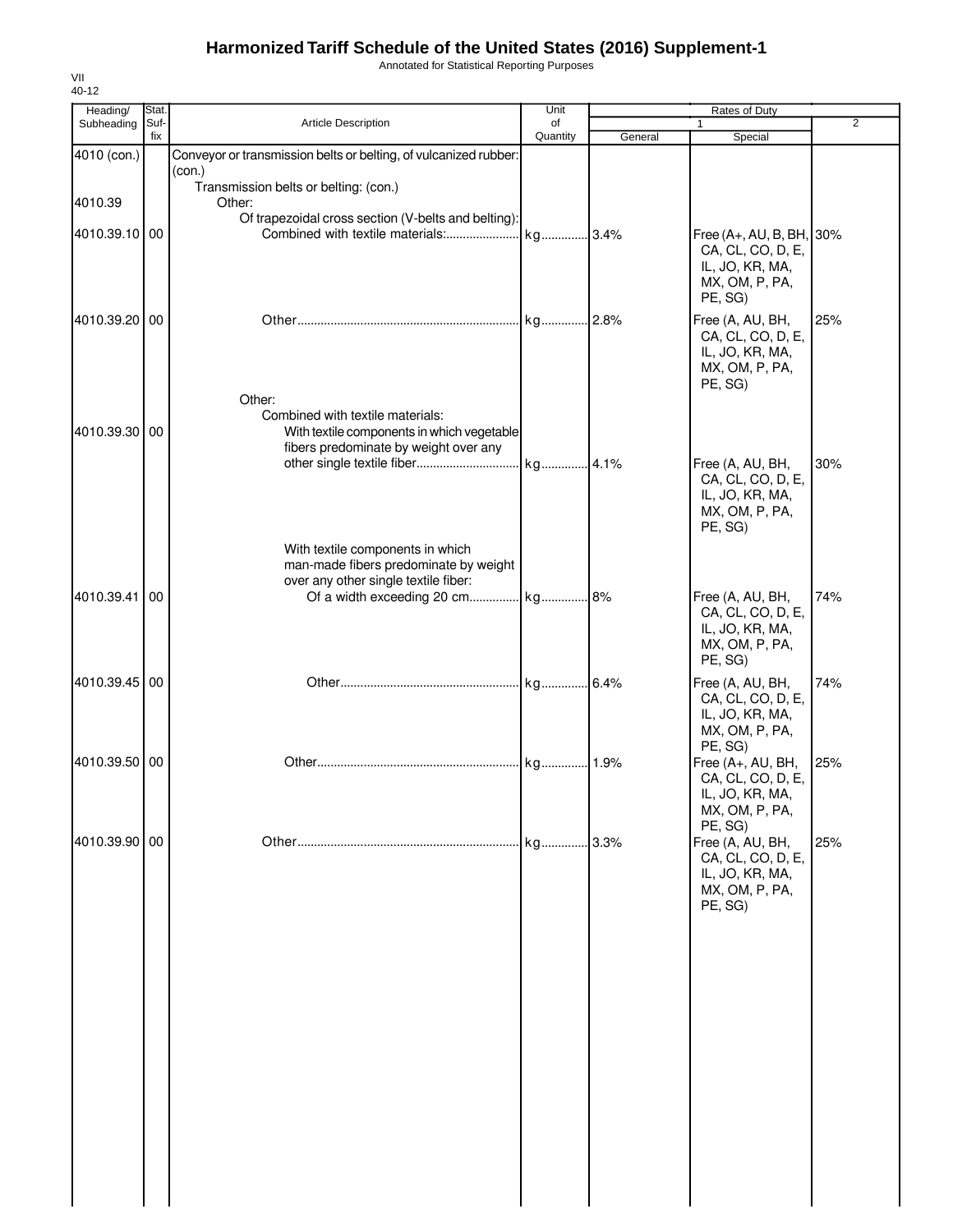Annotated for Statistical Reporting Purposes

| Heading/              | Stat.       |                                                                                                                | Unit           |            | Rates of Duty                                                                          |     |
|-----------------------|-------------|----------------------------------------------------------------------------------------------------------------|----------------|------------|----------------------------------------------------------------------------------------|-----|
| Subheading            | Suf-<br>fix | <b>Article Description</b>                                                                                     | of<br>Quantity | General    | $\mathbf{1}$<br>Special                                                                | 2   |
| 4011<br>4011.10       |             | New pneumatic tires, of rubber:<br>Of a kind used on motor cars (including station wagons<br>and racing cars): |                |            |                                                                                        |     |
| 4011.10.10            |             |                                                                                                                |                | 4%         | Free (A*, AU, BH,<br>CA, CL, CO, D, E,<br>IL, JO, KR, MA,<br>MX, OM, P, PA,<br>PE, SG) | 10% |
|                       | 10          | Having a rim diameter of 33.02 cm (13 inches) or                                                               | No.            |            |                                                                                        |     |
|                       | 20          | Having a rim diameter greater than<br>33.02 cm (13 inches) but not more than                                   |                |            |                                                                                        |     |
|                       | 30          | Having a rim diameter greater than<br>35.56 cm (14 inches) but not more than                                   |                |            |                                                                                        |     |
|                       | 40          | Having a rim diameter greater than<br>38.10 cm (15 inches) but not more than                                   |                |            |                                                                                        |     |
|                       | 50          | Having a rim diameter greater than<br>40.64 cm (16 inches) but not more than                                   |                |            |                                                                                        |     |
|                       | 60          | Having a rim diameter greater than<br>43.18 cm (17 inches) but not more than                                   |                |            |                                                                                        |     |
|                       | 70          | Having a rim diameter greater than                                                                             |                |            |                                                                                        |     |
| 4011.10.50<br>4011.20 | 00          | Of a kind used on buses or trucks:                                                                             | No             | 3.4%       | Free (A*, AU, BH,<br>CA, CL, CO, D, E,<br>IL, JO, KR, MA,<br>MX, OM, P, PA,<br>PE, SG) | 10% |
| 4011.20.10            |             |                                                                                                                |                |            | Free (A*, AU, BH,<br>CA, CL, CO, D, E,<br>IL, JO, KR, MA,<br>MX, OM, P, PA,<br>PE, SG) | 10% |
|                       | 05          | On-the-highway:                                                                                                |                |            |                                                                                        |     |
|                       | 15          | Off-the-highway:                                                                                               |                |            |                                                                                        |     |
|                       | 25          | For use on a rim measuring 40.6 cm or more                                                                     | l No.          |            |                                                                                        |     |
| 4011.20.50            | 35          |                                                                                                                |                | $3.4\%$ 2/ | Free (A*, AU, BH,<br>CA, CL, CO, D, E,<br>IL, JO, KR, MA,                              | 10% |
|                       |             | On-the-highway:                                                                                                |                |            | MX, OM, P, PA,<br>PE, SG)                                                              |     |
|                       | 10          |                                                                                                                |                |            |                                                                                        |     |
|                       | 20<br>30    | Off-the-highway:<br>For use on a rim measuring 40.6 cm or more                                                 |                |            |                                                                                        |     |
|                       |             |                                                                                                                | l No.          |            |                                                                                        |     |
| 4011.30.00            | 50          |                                                                                                                |                | Free       |                                                                                        | 30% |
|                       | 10          |                                                                                                                |                |            |                                                                                        |     |

1/ See heading 9903.40.05.

2/ See heading 9903.40.10.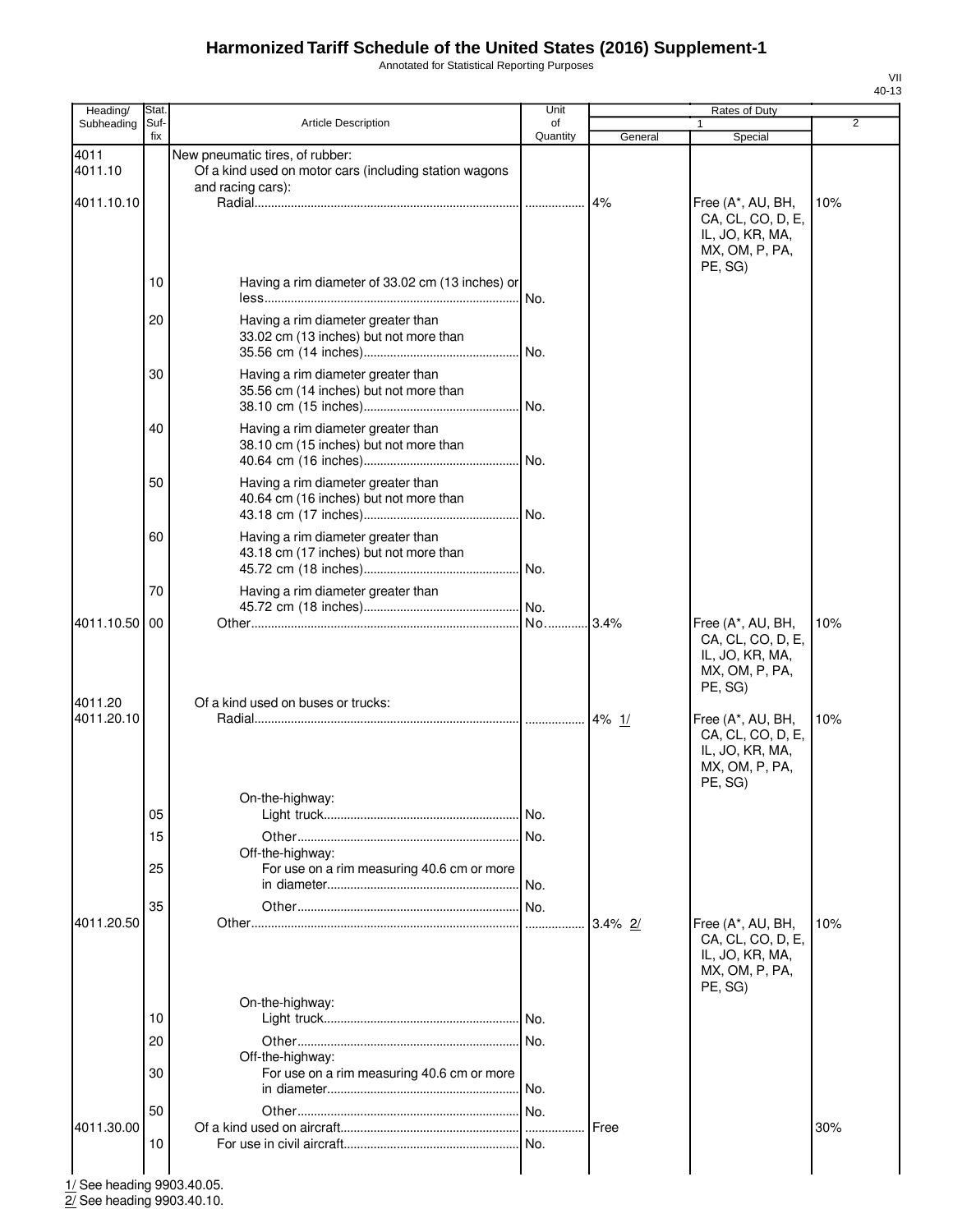Annotated for Statistical Reporting Purposes

| Heading/<br>Subheading    | Stat.<br>Suf- |                                                                             | Unit             | Rates of Duty |                |                |
|---------------------------|---------------|-----------------------------------------------------------------------------|------------------|---------------|----------------|----------------|
|                           | fix           | Article Description                                                         | $_{\mathsf{of}}$ |               | $\overline{1}$ | $\overline{2}$ |
| 4011 (con.)<br>4011.30.00 |               | New pneumatic tires, of rubber: (con.)<br>Of a kind used on aircraft (con.) | Quantity         | General       | Special        |                |
| (con.)                    |               |                                                                             |                  |               |                |                |
|                           | 50            |                                                                             |                  |               |                |                |
| 4011.40.00 00             |               |                                                                             |                  | . Free        |                | 10%            |
| 4011.50.00 00             |               |                                                                             |                  |               |                | 10%            |
|                           |               |                                                                             |                  |               |                |                |
|                           |               |                                                                             |                  |               |                |                |
|                           |               |                                                                             |                  |               |                |                |
|                           |               |                                                                             |                  |               |                |                |
|                           |               |                                                                             |                  |               |                |                |
|                           |               |                                                                             |                  |               |                |                |
|                           |               |                                                                             |                  |               |                |                |
|                           |               |                                                                             |                  |               |                |                |
|                           |               |                                                                             |                  |               |                |                |
|                           |               |                                                                             |                  |               |                |                |
|                           |               |                                                                             |                  |               |                |                |
|                           |               |                                                                             |                  |               |                |                |
|                           |               |                                                                             |                  |               |                |                |
|                           |               |                                                                             |                  |               |                |                |
|                           |               |                                                                             |                  |               |                |                |
|                           |               |                                                                             |                  |               |                |                |
|                           |               |                                                                             |                  |               |                |                |
|                           |               |                                                                             |                  |               |                |                |
|                           |               |                                                                             |                  |               |                |                |
|                           |               |                                                                             |                  |               |                |                |
|                           |               |                                                                             |                  |               |                |                |
|                           |               |                                                                             |                  |               |                |                |
|                           |               |                                                                             |                  |               |                |                |
|                           |               |                                                                             |                  |               |                |                |
|                           |               |                                                                             |                  |               |                |                |
|                           |               |                                                                             |                  |               |                |                |
|                           |               |                                                                             |                  |               |                |                |
|                           |               |                                                                             |                  |               |                |                |
|                           |               |                                                                             |                  |               |                |                |
|                           |               |                                                                             |                  |               |                |                |
|                           |               |                                                                             |                  |               |                |                |
|                           |               |                                                                             |                  |               |                |                |
|                           |               |                                                                             |                  |               |                |                |
|                           |               |                                                                             |                  |               |                |                |
|                           |               |                                                                             |                  |               |                |                |
|                           |               |                                                                             |                  |               |                |                |
|                           |               |                                                                             |                  |               |                |                |
|                           |               |                                                                             |                  |               |                |                |
|                           |               |                                                                             |                  |               |                |                |
|                           |               |                                                                             |                  |               |                |                |
|                           |               |                                                                             |                  |               |                |                |
|                           |               |                                                                             |                  |               |                |                |
|                           |               |                                                                             |                  |               |                |                |
|                           |               |                                                                             |                  |               |                |                |
|                           |               |                                                                             |                  |               |                |                |
|                           |               |                                                                             |                  |               |                |                |
|                           |               |                                                                             |                  |               |                |                |
|                           |               |                                                                             |                  |               |                |                |
|                           |               |                                                                             |                  |               |                |                |
|                           |               |                                                                             |                  |               |                |                |
|                           |               |                                                                             |                  |               |                |                |
|                           |               |                                                                             |                  |               |                |                |
|                           |               |                                                                             |                  |               |                |                |
|                           |               |                                                                             |                  |               |                |                |
|                           |               |                                                                             |                  |               |                |                |
|                           |               |                                                                             |                  |               |                |                |
|                           |               |                                                                             |                  |               |                |                |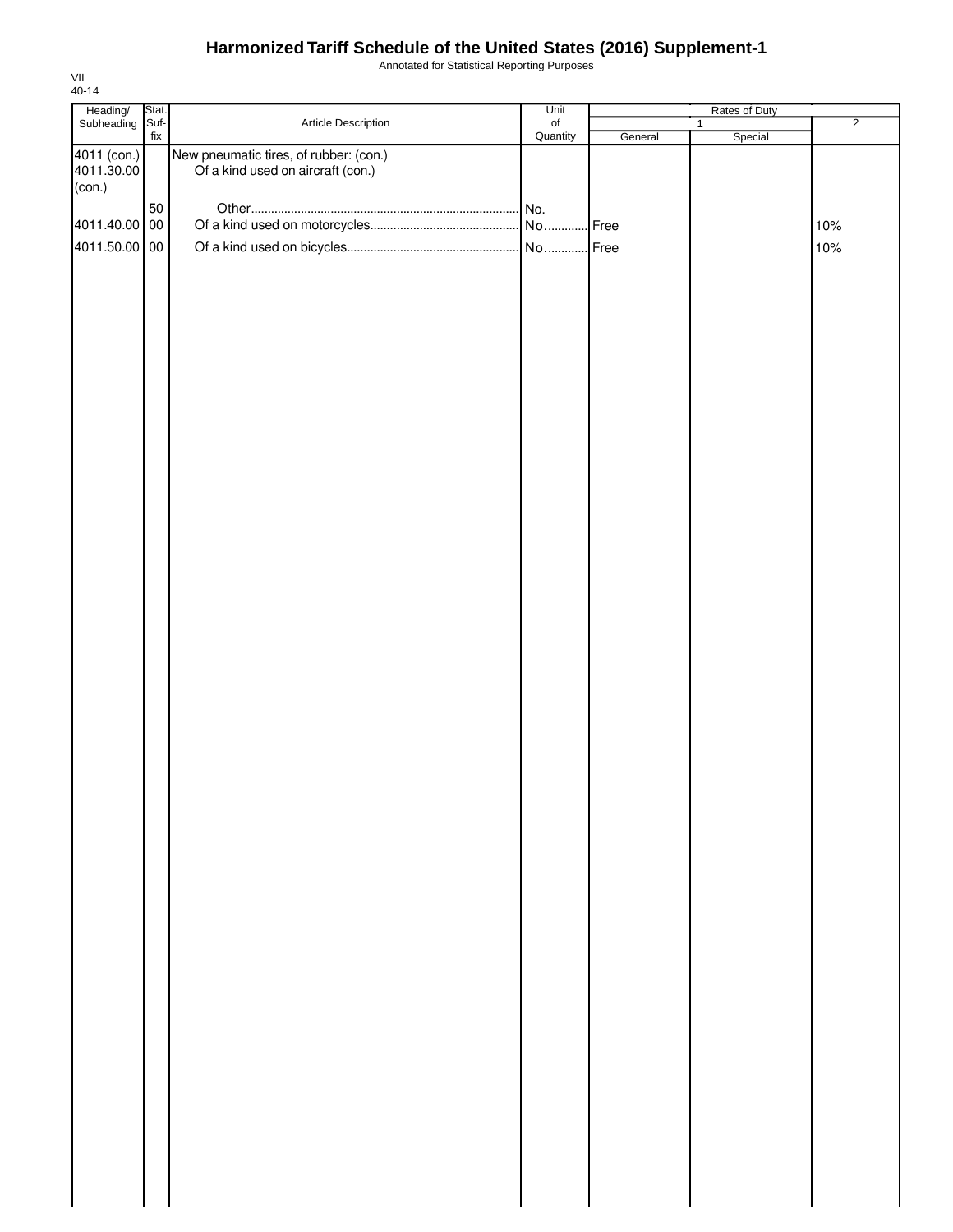Annotated for Statistical Reporting Purposes

| Heading/      | Stat.       |                                                         | Unit           |         | Rates of Duty |                |
|---------------|-------------|---------------------------------------------------------|----------------|---------|---------------|----------------|
| Subheading    | Suf-<br>fix | Article Description                                     | of<br>Quantity | General | 1<br>Special  | $\overline{2}$ |
| 4011 (con.)   |             | New pneumatic tires, of rubber: (con.)                  |                |         |               |                |
|               |             | Other, having a "herring-bone" or similar tread:        |                |         |               |                |
| 4011.61.00 00 |             | Of a kind used on agricultural or forestry vehicles and | No Free        |         |               | Free           |
| 4011.62.00 00 |             | Of a kind used on construction or industrial handling   |                |         |               |                |
|               |             | vehicles and machines and having a rim size not         |                |         |               |                |
|               |             |                                                         |                |         |               | 10%            |
| 4011.63.00 00 |             | Of a kind used on construction or industrial handling   |                |         |               |                |
|               |             | vehicles and machines and having a rim size             |                |         |               |                |
|               |             |                                                         |                |         |               | 10%            |
| 4011.69.00    | 20          | Of a kind used on golf carts, all-terrain vehicles,     |                |         |               | 10%            |
|               |             | and for turf, lawn and garden, and trailer              |                |         |               |                |
|               |             |                                                         |                |         |               |                |
|               | 90          |                                                         |                |         |               |                |
|               |             |                                                         |                |         |               |                |
|               |             |                                                         |                |         |               |                |
|               |             |                                                         |                |         |               |                |
|               |             |                                                         |                |         |               |                |
|               |             |                                                         |                |         |               |                |
|               |             |                                                         |                |         |               |                |
|               |             |                                                         |                |         |               |                |
|               |             |                                                         |                |         |               |                |
|               |             |                                                         |                |         |               |                |
|               |             |                                                         |                |         |               |                |
|               |             |                                                         |                |         |               |                |
|               |             |                                                         |                |         |               |                |
|               |             |                                                         |                |         |               |                |
|               |             |                                                         |                |         |               |                |
|               |             |                                                         |                |         |               |                |
|               |             |                                                         |                |         |               |                |
|               |             |                                                         |                |         |               |                |
|               |             |                                                         |                |         |               |                |
|               |             |                                                         |                |         |               |                |
|               |             |                                                         |                |         |               |                |
|               |             |                                                         |                |         |               |                |
|               |             |                                                         |                |         |               |                |
|               |             |                                                         |                |         |               |                |
|               |             |                                                         |                |         |               |                |
|               |             |                                                         |                |         |               |                |
|               |             |                                                         |                |         |               |                |
|               |             |                                                         |                |         |               |                |
|               |             |                                                         |                |         |               |                |
|               |             |                                                         |                |         |               |                |
|               |             |                                                         |                |         |               |                |
|               |             |                                                         |                |         |               |                |
|               |             |                                                         |                |         |               |                |
|               |             |                                                         |                |         |               |                |
|               |             |                                                         |                |         |               |                |
|               |             |                                                         |                |         |               |                |
|               |             |                                                         |                |         |               |                |
|               |             |                                                         |                |         |               |                |
|               |             |                                                         |                |         |               |                |
|               |             |                                                         |                |         |               |                |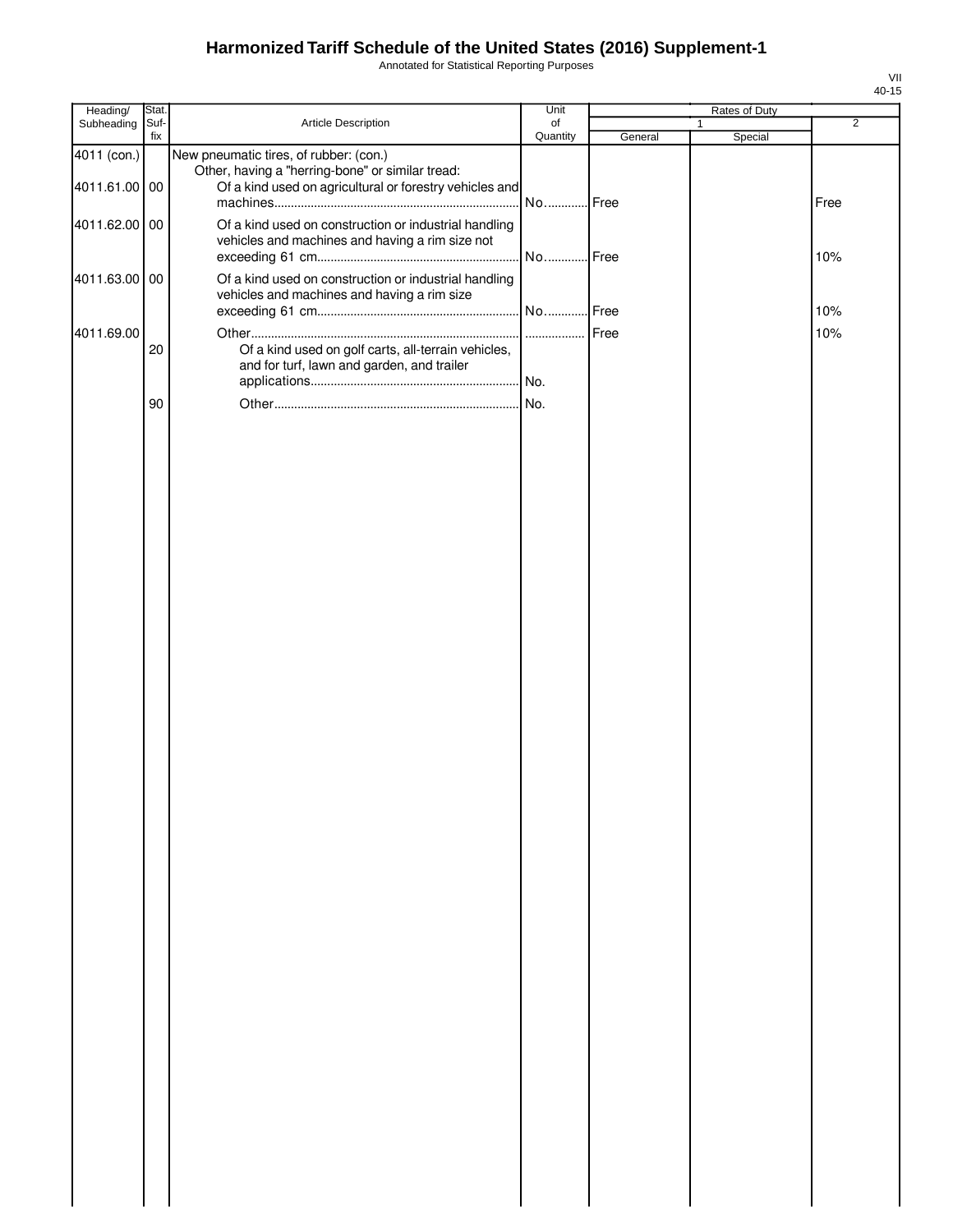Annotated for Statistical Reporting Purposes

| Heading/              | Stat.       |                                                                                                                              | Unit           |         | Rates of Duty                                                                         |                |
|-----------------------|-------------|------------------------------------------------------------------------------------------------------------------------------|----------------|---------|---------------------------------------------------------------------------------------|----------------|
| Subheading            | Suf-<br>fix | <b>Article Description</b>                                                                                                   | of<br>Quantity | General | 1<br>Special                                                                          | $\overline{2}$ |
| 4011 (con.)           |             | New pneumatic tires, of rubber: (con.)                                                                                       |                |         |                                                                                       |                |
| 4011.92.00 00         |             | Other:<br>Of a kind used on agricultural or forestry vehicles and                                                            | No Free        |         |                                                                                       | Free           |
| 4011.93               |             | Of a kind used on construction or industrial handling<br>vehicles and machines and having a rim size not<br>exceeding 61 cm: |                |         |                                                                                       |                |
| 4011.93.40 00         |             |                                                                                                                              | No 4%          |         | Free (A, AU, BH,<br>CA, CL, CO, D, E,<br>IL, JO, KR, MA,<br>MX, OM, P, PA,<br>PE, SG) | 10%            |
| 4011.93.80 00         |             |                                                                                                                              |                |         | Free (A, AU, BH,<br>CA, CL, CO, D, E,<br>IL, JO, KR, MA,<br>MX, OM, P, PA,<br>PE, SG) | 10%            |
| 4011.94               |             | Of a kind used on construction or industrial handling<br>vehicles and machines and having a rim size<br>exceeding 61 cm:     |                |         |                                                                                       |                |
| 4011.94.40 00         |             |                                                                                                                              | No 4%          |         | Free (A, AU, BH,<br>CA, CL, CO, D, E,<br>IL, JO, KR, MA,<br>MX, OM, P, PA,<br>PE, SG) | 10%            |
| 4011.94.80 00         |             |                                                                                                                              |                |         | Free (A, AU, BH,<br>CA, CL, CO, D, E,<br>IL, JO, KR, MA,<br>MX, OM, P, PA,<br>PE, SG) | 10%            |
| 4011.99<br>4011.99.45 | 20          | Other:<br>Of a kind used on golf carts, all-terrain                                                                          |                | 4%      | Free (A, AU, BH,<br>CA, CL, CO, D, E,<br>IL, JO, KR, MA,<br>MX, OM, P, PA,<br>PE, SG) | 10%            |
|                       |             | vehicles, and for turf, lawn and garden, and                                                                                 | No.            |         |                                                                                       |                |
| 4011.99.85            | 90          |                                                                                                                              |                | 3.4%    | Free (A, AU, BH,<br>CA, CL, CO, D, E,<br>IL, JO, KR, MA,<br>MX, OM, P, PA,<br>PE, SG) | 10%            |
|                       | 20          | Of a kind used on golf carts, all-terrain<br>vehicles, and for turf, lawn and garden, and                                    | No.            |         |                                                                                       |                |
|                       | 90          |                                                                                                                              | No.            |         |                                                                                       |                |
|                       |             |                                                                                                                              |                |         |                                                                                       |                |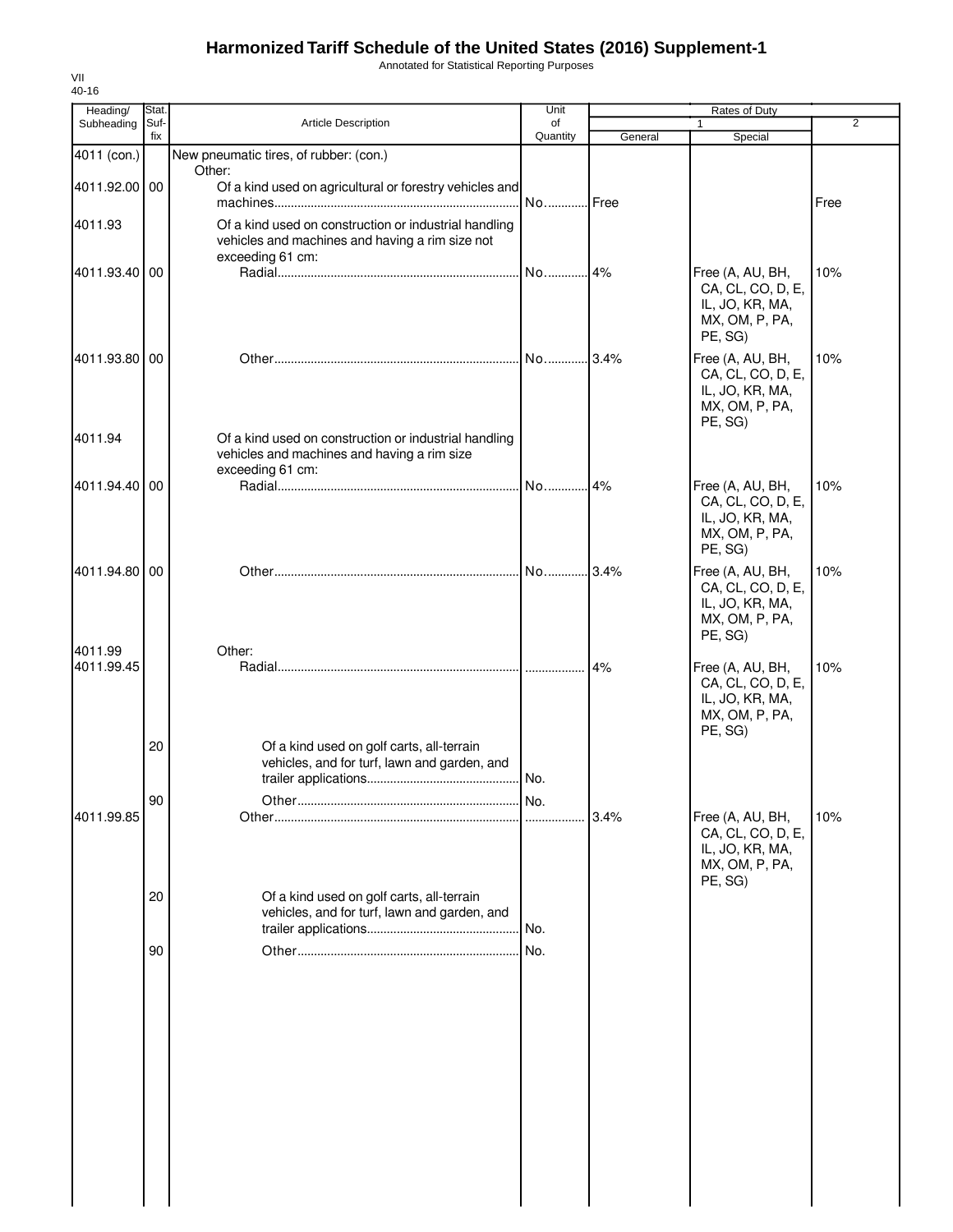Annotated for Statistical Reporting Purposes

| Heading/      | Stat.       |                                                                                                                                                        | Unit           |         | Rates of Duty                                                                          |                |
|---------------|-------------|--------------------------------------------------------------------------------------------------------------------------------------------------------|----------------|---------|----------------------------------------------------------------------------------------|----------------|
| Subheading    | Suf-<br>fix | <b>Article Description</b>                                                                                                                             | of<br>Quantity | General | 1<br>Special                                                                           | $\overline{2}$ |
| 4012          |             | Retreaded or used pneumatic tires of rubber; solid or cushion<br>tires, tire treads and tire flaps, of rubber:                                         |                |         |                                                                                        |                |
| 4012.11       |             | Retreaded tires:<br>Of a kind used on motor cars (including station wagons                                                                             |                |         |                                                                                        |                |
|               |             | and racing cars):                                                                                                                                      |                |         |                                                                                        |                |
| 4012.11.40    | 00          |                                                                                                                                                        | No14%          |         | Free (A, AU, BH,<br>CA, CL, CO, D, E,<br>IL, JO, KR, MA,<br>MX, OM, P, PA,<br>PE, SG)  | 10%            |
| 4012.11.80 00 |             |                                                                                                                                                        |                |         | Free (A, AU, BH,<br>CA, CL, CO, D, E,<br>IL, JO, KR, MA,<br>MX, OM, P, PA,<br>PE, SG)  | 10%            |
| 4012.12       |             | Of a kind used on buses or trucks:                                                                                                                     |                | 4%      |                                                                                        | 10%            |
| 4012.12.40    |             | On-the-highway truck and bus tires:                                                                                                                    |                |         | Free (A, AU, BH,<br>CA, CL, CO, D, E,<br>IL, JO, KR, MA,<br>MX, OM, P, PA,<br>PE, SG)  |                |
|               | 15          |                                                                                                                                                        |                |         |                                                                                        |                |
|               | 25          |                                                                                                                                                        | No.            |         |                                                                                        |                |
|               | 35          |                                                                                                                                                        |                |         |                                                                                        |                |
| 4012.12.80    |             |                                                                                                                                                        | .              | 3.4%    | Free (A*, AU, BH,<br>CA, CL, CO, D, E,<br>IL, JO, KR, MA,<br>MX, OM, P, PA,<br>PE, SG) | 10%            |
|               |             | On-the-highway truck and bus tires:                                                                                                                    |                |         |                                                                                        |                |
|               | 19          |                                                                                                                                                        |                |         |                                                                                        |                |
|               | 29          |                                                                                                                                                        |                |         |                                                                                        |                |
|               | 50          |                                                                                                                                                        |                |         |                                                                                        |                |
| 4012.13.00    | 10          |                                                                                                                                                        | No.            | Free    |                                                                                        | 30%            |
|               |             |                                                                                                                                                        |                |         |                                                                                        |                |
| 4012.19       | 50          | Other:                                                                                                                                                 |                |         |                                                                                        |                |
| 4012.19.20 00 |             | Designed for tractors provided for in subheading<br>8701.90.10 or for agricultural or horticultural<br>machinery or implements provided for in chapter | No Free        |         |                                                                                        | Free           |
|               |             | Other:                                                                                                                                                 |                |         |                                                                                        |                |
| 4012.19.40 00 |             |                                                                                                                                                        | No             | 4%      | Free (A, AU, BH,<br>CA, CL, CO, D, E,<br>IL, JO, KR, MA,<br>MX, OM, P, PA,<br>PE, SG)  | 10%            |
| 4012.19.80 00 |             |                                                                                                                                                        | No             | 3.4%    | Free (A, AU, BH,<br>CA, CL, CO, D, E,<br>IL, JO, KR, MA,<br>MX, OM, P, PA,<br>PE, SG)  | 10%            |
|               |             |                                                                                                                                                        |                |         |                                                                                        |                |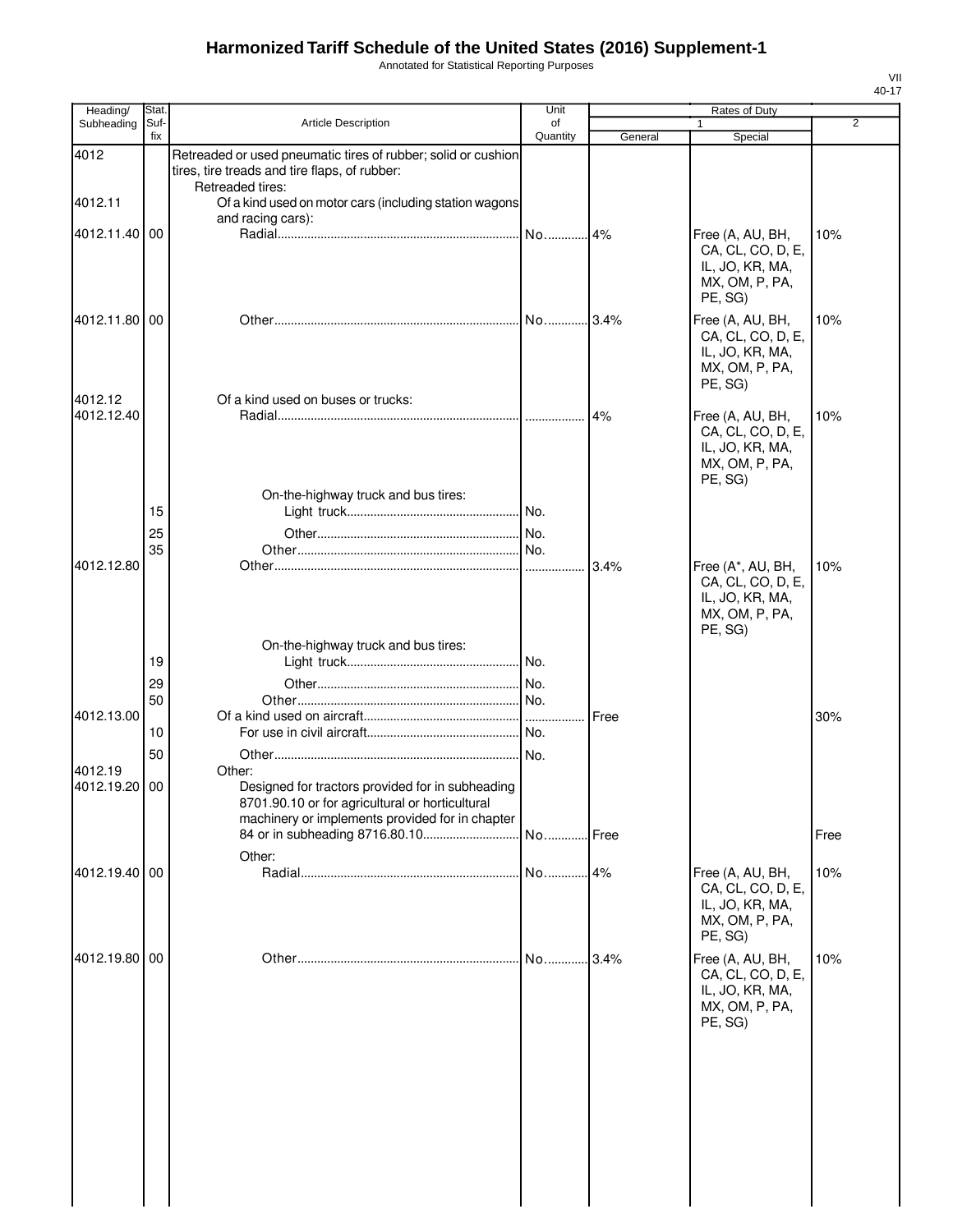Annotated for Statistical Reporting Purposes

| 40-18         |       |                                                                                                             |          |         |                   |                |
|---------------|-------|-------------------------------------------------------------------------------------------------------------|----------|---------|-------------------|----------------|
| Heading/      | Stat. |                                                                                                             | Unit     |         | Rates of Duty     |                |
| Subheading    | Suf-  | <b>Article Description</b>                                                                                  | of       |         |                   | $\overline{2}$ |
|               | fix   |                                                                                                             | Quantity | General | Special           |                |
| 4012 (con.)   |       | Retreaded or used pneumatic tires of rubber; solid or cushion                                               |          |         |                   |                |
|               |       | tires, tire treads and tire flaps, of rubber: (con.)                                                        |          |         |                   |                |
| 4012.20       |       | Used pneumatic tires:                                                                                       |          |         |                   |                |
| 4012.20.10    |       |                                                                                                             |          | Free    |                   | 30%            |
|               | 10    |                                                                                                             |          |         |                   |                |
|               | 50    |                                                                                                             |          |         |                   |                |
|               |       | Designed for tractors provided for in subheading                                                            |          |         |                   |                |
|               |       |                                                                                                             |          |         |                   |                |
|               |       | 8701.90.10 or for agricultural or horticultural machinery<br>or implements provided for in chapter 84 or in |          |         |                   |                |
|               |       |                                                                                                             |          |         |                   |                |
|               |       | subheading 8716.80.10:                                                                                      |          |         |                   |                |
| 4012.20.15    | -00   | Of a kind used on vehicles, including tractors, for                                                         |          |         |                   |                |
|               |       | the on-highway transport of passengers or                                                                   |          |         |                   |                |
|               |       |                                                                                                             |          |         |                   | Free           |
| 4012.20.45 00 |       |                                                                                                             | No Free  |         |                   | Free           |
|               |       | Other:                                                                                                      |          |         |                   |                |
| 4012.20.60 00 |       | Of a kind used on vehicles, including tractors, for                                                         |          |         |                   |                |
|               |       | the on-highway transport of passengers or goods,                                                            |          |         |                   |                |
|               |       |                                                                                                             |          |         |                   | 10%            |
|               |       |                                                                                                             |          |         |                   |                |
| 4012.20.80 00 |       |                                                                                                             | No Free  |         |                   | 10%            |
| 4012.90       |       | Other:                                                                                                      |          |         |                   |                |
| 4012.90.10 00 |       |                                                                                                             |          |         |                   | 25%            |
|               |       | Other:                                                                                                      |          |         |                   |                |
|               |       | Of natural rubber:                                                                                          |          |         |                   |                |
| 4012.90.30 00 |       |                                                                                                             |          |         |                   | 35%            |
|               |       |                                                                                                             | No.      |         |                   |                |
|               |       |                                                                                                             |          |         |                   |                |
| 4012.90.45 00 |       |                                                                                                             | kg 4.2%  |         | Free (A, AU, BH,  | 35%            |
|               |       |                                                                                                             | No.      |         | CA, CL, CO, D, E, |                |
|               |       |                                                                                                             |          |         | IL, JO, KR, MA,   |                |
|               |       |                                                                                                             |          |         | MX, OM, P, PA,    |                |
|               |       |                                                                                                             |          |         | PE, SG)           |                |
|               |       | Other:                                                                                                      |          |         |                   |                |
| 4012.90.70 00 |       |                                                                                                             |          |         |                   | 80%            |
|               |       |                                                                                                             | No.      |         |                   |                |
|               |       |                                                                                                             |          |         |                   |                |
| 4012.90.90 00 |       |                                                                                                             |          |         | Free (A, AU, BH,  | 80%            |
|               |       |                                                                                                             | No.      |         | CA, CL, CO, D, E, |                |
|               |       |                                                                                                             |          |         | IL, JO, KR, MA,   |                |
|               |       |                                                                                                             |          |         | MX, OM, P, PA,    |                |
|               |       |                                                                                                             |          |         | PE. SG)           |                |
|               |       |                                                                                                             |          |         |                   |                |
|               |       |                                                                                                             |          |         |                   |                |
|               |       |                                                                                                             |          |         |                   |                |
|               |       |                                                                                                             |          |         |                   |                |
|               |       |                                                                                                             |          |         |                   |                |
|               |       |                                                                                                             |          |         |                   |                |
|               |       |                                                                                                             |          |         |                   |                |
|               |       |                                                                                                             |          |         |                   |                |
|               |       |                                                                                                             |          |         |                   |                |
|               |       |                                                                                                             |          |         |                   |                |
|               |       |                                                                                                             |          |         |                   |                |
|               |       |                                                                                                             |          |         |                   |                |
|               |       |                                                                                                             |          |         |                   |                |
|               |       |                                                                                                             |          |         |                   |                |
|               |       |                                                                                                             |          |         |                   |                |
|               |       |                                                                                                             |          |         |                   |                |
|               |       |                                                                                                             |          |         |                   |                |
|               |       |                                                                                                             |          |         |                   |                |
|               |       |                                                                                                             |          |         |                   |                |
|               |       |                                                                                                             |          |         |                   |                |
|               |       |                                                                                                             |          |         |                   |                |
|               |       |                                                                                                             |          |         |                   |                |
|               |       |                                                                                                             |          |         |                   |                |
|               |       |                                                                                                             |          |         |                   |                |
|               |       |                                                                                                             |          |         |                   |                |
|               |       |                                                                                                             |          |         |                   |                |
|               |       |                                                                                                             |          |         |                   |                |
|               |       |                                                                                                             |          |         |                   |                |

VII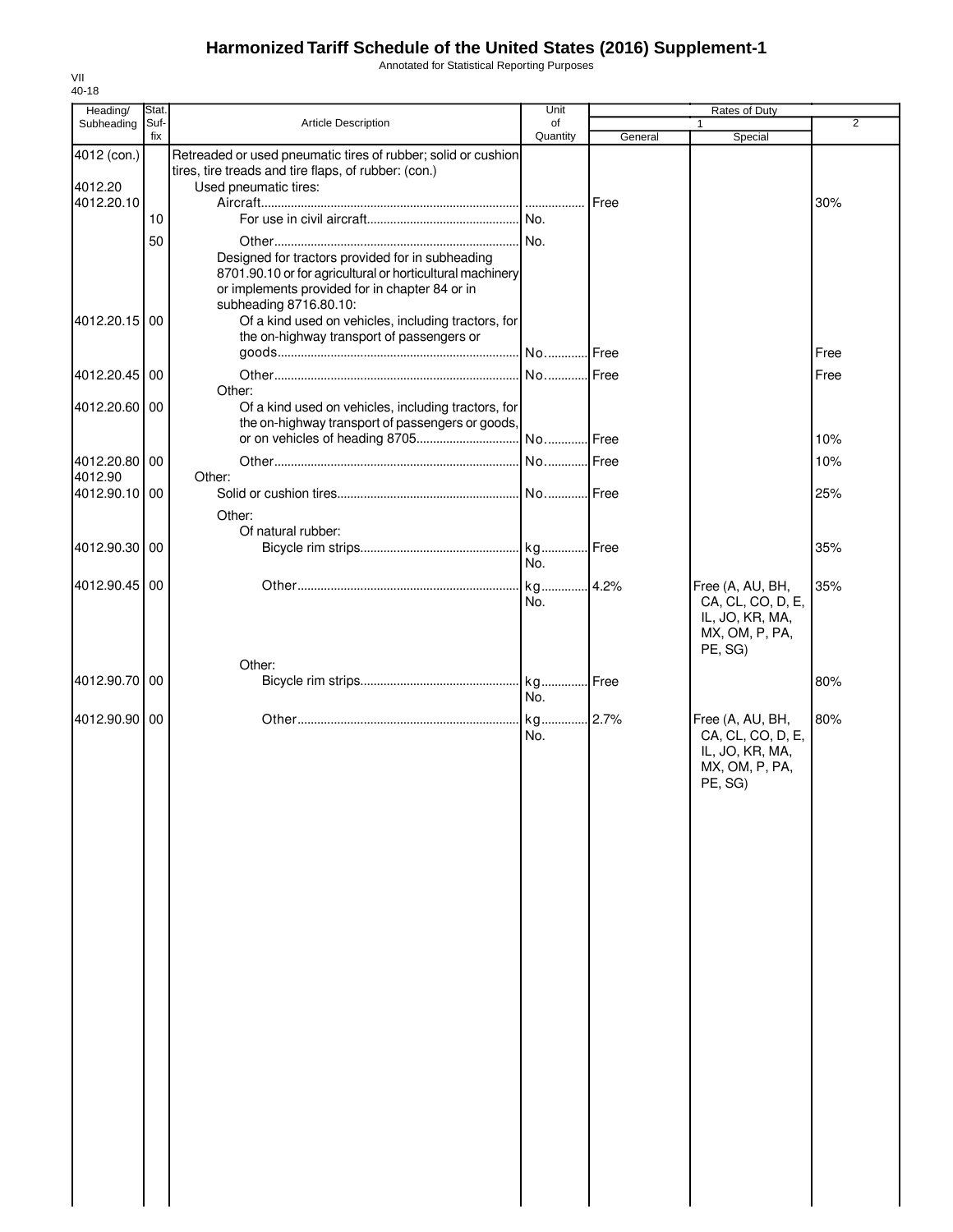Annotated for Statistical Reporting Purposes

| Heading/           | Stat.       |                                                                                                      | Unit           | <b>Rates of Duty</b> |                                                                            |                |  |
|--------------------|-------------|------------------------------------------------------------------------------------------------------|----------------|----------------------|----------------------------------------------------------------------------|----------------|--|
| Subheading         | Suf-<br>fix | Article Description                                                                                  | of<br>Quantity | General              | 1<br>Special                                                               | $\overline{2}$ |  |
| 4013<br>4013.10.00 |             | Inner tubes, of rubber:<br>Of a kind used on motor cars (including station wagons                    |                | 3.7%                 | Free (A, AU, BH,<br>CA, CL, CO, D, E,<br>IL, JO, KR, MA,<br>MX, OM, P, PA, | 25%            |  |
|                    | 10          |                                                                                                      | No.            |                      | PE, SG)                                                                    |                |  |
|                    |             |                                                                                                      |                |                      |                                                                            |                |  |
| 4013.20.00 00      | 20          |                                                                                                      | .lNo.          | Free                 |                                                                            | 30%            |  |
| 4013.90            |             | Other:                                                                                               |                |                      |                                                                            |                |  |
| 4013.90.10 00      |             | Designed for tires provided for in subheadings<br>4011.61.00, 4011.92.00, 4012.19.20, 4012.20.15 and |                |                      |                                                                            | Free           |  |
| 4013.90.50         |             |                                                                                                      |                | 3.7%                 | Free (A, AU, BH,                                                           | 25%            |  |
|                    | 10<br>50    |                                                                                                      |                |                      | CA, CL, CO, D, E,<br>IL, JO, KR, MA,<br>MX, OM, P, PA,<br>PE, SG)          |                |  |
| 4014               |             | Hygienic or pharmaceutical articles (including nursing nipples),                                     |                |                      |                                                                            |                |  |
|                    |             | of vulcanized rubber other than hard rubber, with or without<br>fittings of hard rubber:             |                |                      |                                                                            |                |  |
| 4014.10.00 00      |             |                                                                                                      |                | Free                 |                                                                            | 25%            |  |
| 4014.90            |             | Other:                                                                                               |                |                      |                                                                            |                |  |
| 4014.90.10 00      |             |                                                                                                      |                |                      |                                                                            | 25%            |  |
| 4014.90.50 00      |             |                                                                                                      |                | 4.2%                 | Free (A, AU, BH,                                                           | 25%            |  |
|                    |             |                                                                                                      |                |                      | IL, JO, KR, MA,<br>MX, OM, P, PA,<br>PE, SG)                               |                |  |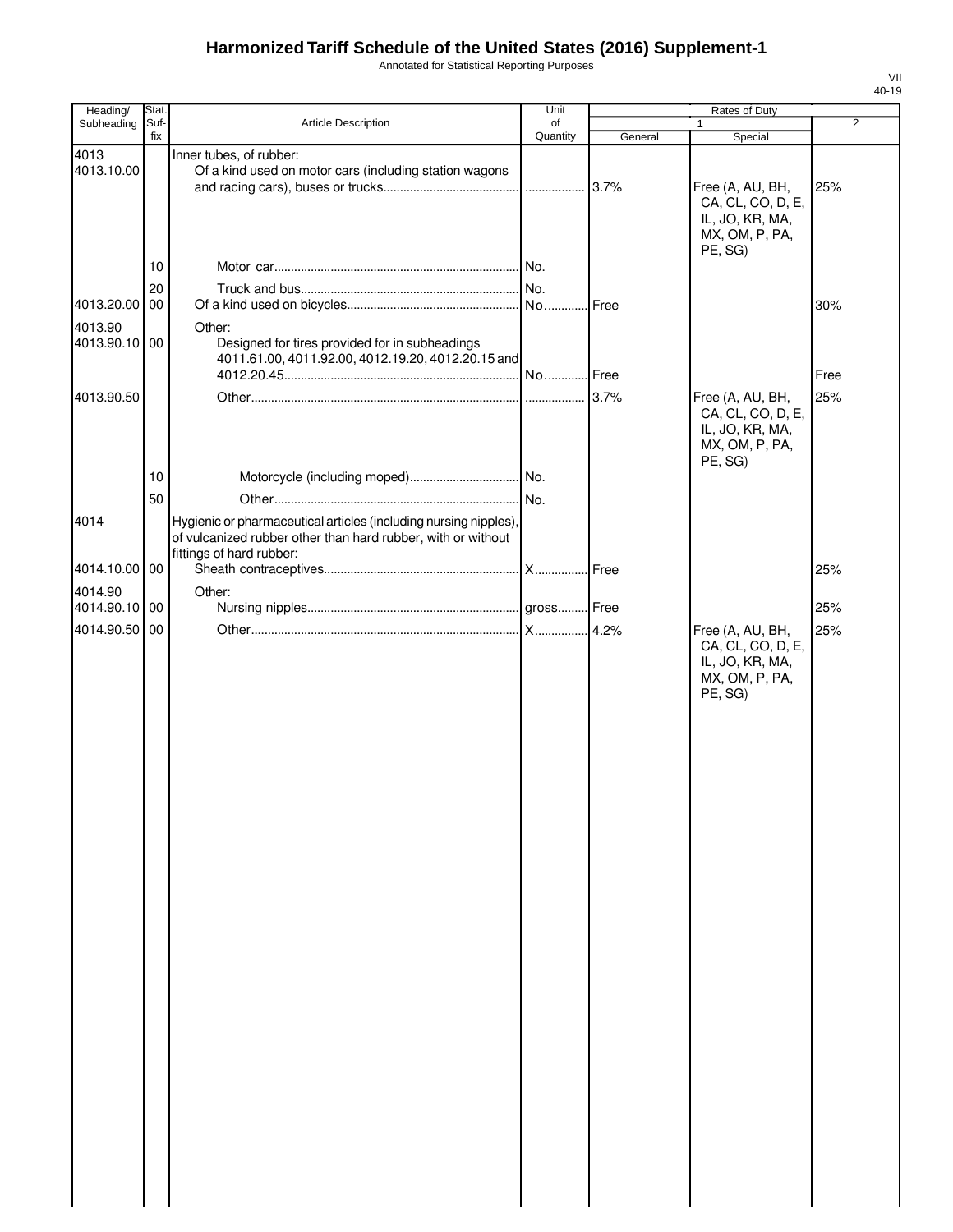Annotated for Statistical Reporting Purposes

| Heading/              | Stat. |                                                                                                                                     | Unit     | Rates of Duty |                                                                                        |                |
|-----------------------|-------|-------------------------------------------------------------------------------------------------------------------------------------|----------|---------------|----------------------------------------------------------------------------------------|----------------|
| Subheading            | Suf-  | Article Description                                                                                                                 | of       |               |                                                                                        | $\overline{2}$ |
| 4015                  | fix   | Articles of apparel and clothing accessories (including gloves,<br>mittens and mitts), for all purposes, of vulcanized rubber other | Quantity | General       | Special                                                                                |                |
|                       |       | than hard rubber:<br>Gloves, mittens and mitts:                                                                                     |          |               |                                                                                        |                |
| 4015.11.01            |       |                                                                                                                                     |          | Free          |                                                                                        | 25%            |
|                       | 10    |                                                                                                                                     |          |               |                                                                                        |                |
|                       | 50    |                                                                                                                                     | doz.prs. |               |                                                                                        |                |
| 4015.19<br>4015.19.05 |       | Other:                                                                                                                              |          | Free          |                                                                                        | 25%            |
|                       | 10    |                                                                                                                                     |          |               |                                                                                        |                |
|                       | 50    |                                                                                                                                     |          |               |                                                                                        |                |
|                       |       | Other:                                                                                                                              |          |               |                                                                                        |                |
| 4015.19.10            |       |                                                                                                                                     |          | 3%            | Free (A, AU, BH,<br>CA, CL, CO, D, E,<br>IL, JO, KR, MA,<br>MX, OM, P, PA,<br>PE, SG)  | 25%            |
|                       | 10    |                                                                                                                                     |          |               |                                                                                        |                |
|                       | 50    |                                                                                                                                     | doz.prs. |               |                                                                                        |                |
| 4015.19.50            | 00    |                                                                                                                                     | doz.prs  | 14%           | Free (A+, AU, BH,<br>CA, CL, CO, D, E,<br>IL, JO, KR, MA,<br>MX, OM, P, PA,<br>PE, SG) | 75%            |
| 4015.90.00            |       |                                                                                                                                     |          | 4%            | Free (A+, AU, BH,<br>CA, CL, CO, D, E,<br>IL, JO, KR, MA,<br>MX, OM, P, PA,            | 25%            |
|                       |       |                                                                                                                                     |          |               | PE, SG)                                                                                |                |
|                       | 10    |                                                                                                                                     |          |               |                                                                                        |                |
|                       | 50    |                                                                                                                                     |          |               |                                                                                        |                |
|                       |       |                                                                                                                                     |          |               |                                                                                        |                |
|                       |       |                                                                                                                                     |          |               |                                                                                        |                |
|                       |       |                                                                                                                                     |          |               |                                                                                        |                |
|                       |       |                                                                                                                                     |          |               |                                                                                        |                |
|                       |       |                                                                                                                                     |          |               |                                                                                        |                |
|                       |       |                                                                                                                                     |          |               |                                                                                        |                |
|                       |       |                                                                                                                                     |          |               |                                                                                        |                |
|                       |       |                                                                                                                                     |          |               |                                                                                        |                |
|                       |       |                                                                                                                                     |          |               |                                                                                        |                |
|                       |       |                                                                                                                                     |          |               |                                                                                        |                |
|                       |       |                                                                                                                                     |          |               |                                                                                        |                |
|                       |       |                                                                                                                                     |          |               |                                                                                        |                |
|                       |       |                                                                                                                                     |          |               |                                                                                        |                |
|                       |       |                                                                                                                                     |          |               |                                                                                        |                |
|                       |       |                                                                                                                                     |          |               |                                                                                        |                |
|                       |       |                                                                                                                                     |          |               |                                                                                        |                |
|                       |       |                                                                                                                                     |          |               |                                                                                        |                |
|                       |       |                                                                                                                                     |          |               |                                                                                        |                |
|                       |       |                                                                                                                                     |          |               |                                                                                        |                |
|                       |       |                                                                                                                                     |          |               |                                                                                        |                |
|                       |       |                                                                                                                                     |          |               |                                                                                        |                |
|                       |       |                                                                                                                                     |          |               |                                                                                        |                |
|                       |       |                                                                                                                                     |          |               |                                                                                        |                |
|                       |       |                                                                                                                                     |          |               |                                                                                        |                |
|                       |       |                                                                                                                                     |          |               |                                                                                        |                |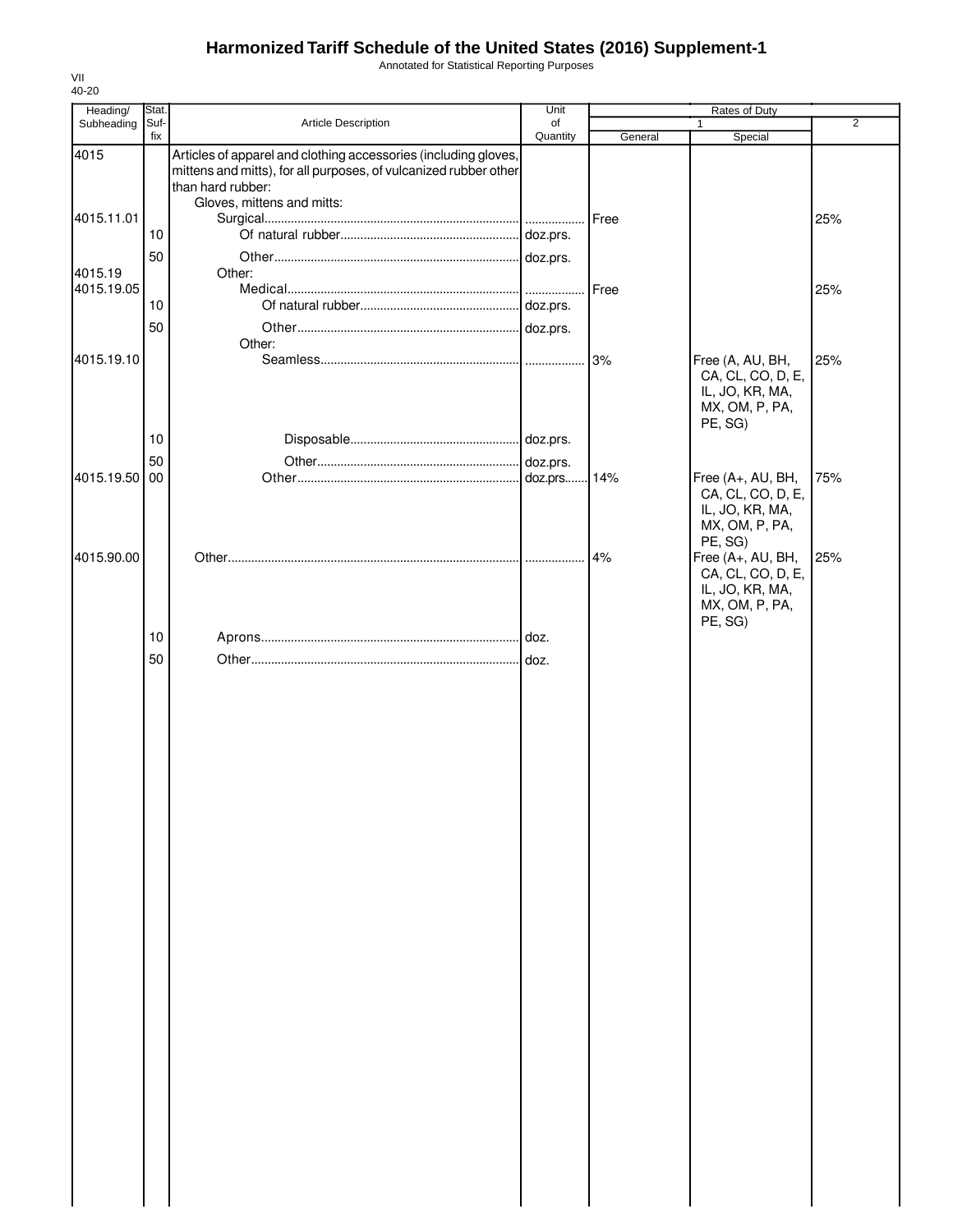Annotated for Statistical Reporting Purposes

| Heading/              | <b>Stat</b>    |                                                                                        | Unit                 |                 | Rates of Duty                                                                                    |                |
|-----------------------|----------------|----------------------------------------------------------------------------------------|----------------------|-----------------|--------------------------------------------------------------------------------------------------|----------------|
| Subheading            | Suf-           | <b>Article Description</b>                                                             | of                   |                 |                                                                                                  | $\overline{2}$ |
| 4016<br>4016.10.00 00 | fix            | Other articles of vulcanized rubber other than hard rubber:                            | Quantity<br><b>X</b> | General<br>Free | Special                                                                                          | 25%            |
| 4016.91.00 00         |                | Other:                                                                                 |                      |                 | Free (A, AU, B, BH,<br>CA, CL, CO, D, E,<br>IL, JO, KR, MA,<br>MX, OM, P, PA,                    | 40%            |
| 4016.92.00 00         |                |                                                                                        | X                    | 4.2% 2/         | PE, SG)<br>Free (A, AU, BH,<br>CA, CL, CO, D, E,<br>IL, JO, KR, MA,<br>MX, OM, P, PA,<br>PE, SG) | 35%            |
| 4016.93<br>4016.93.10 |                | Gaskets, washers and other seals:<br>Of a kind used in the automotive goods of chapter |                      | 2.5%            | Free (A, AU, B, BH, 25%<br>CA, CL, CO, D, E,<br>IL, JO, KR, MA,<br>MX, OM, P, PA,                |                |
|                       | 10<br>20<br>50 |                                                                                        | kg                   |                 | PE, SG)                                                                                          |                |
| 4016.93.50            |                |                                                                                        | .                    | 2.5%            | Free (A, AU, BH, C, 25%<br>CA, CL, CO, D, E,<br>IL, JO, KR, MA,<br>MX, OM, P, PA,<br>PE, SG)     |                |
|                       | 10<br>20       |                                                                                        | kg                   |                 |                                                                                                  |                |
| 4016.94.00 00         | 50             | Boat or dock fenders, whether or not inflatable X                                      |                      | 4.2%            | Free (A, AU, BH,<br>CA, CL, CO, D, E,<br>IL, JO, KR, MA,<br>MX, OM, P, PA,<br>PE, SG)            | 80%            |
| 4016.95.00 00         |                |                                                                                        |                      | 4.2%            | Free (A, AU, BH,<br>CA, CL, CO, D, E,<br>IL, JO, KR, MA,<br>MX, OM, P, PA,<br>PE, SG)            | 25%            |

1/ See heading 9902.25.54. 2/ See heading 9902.25.51.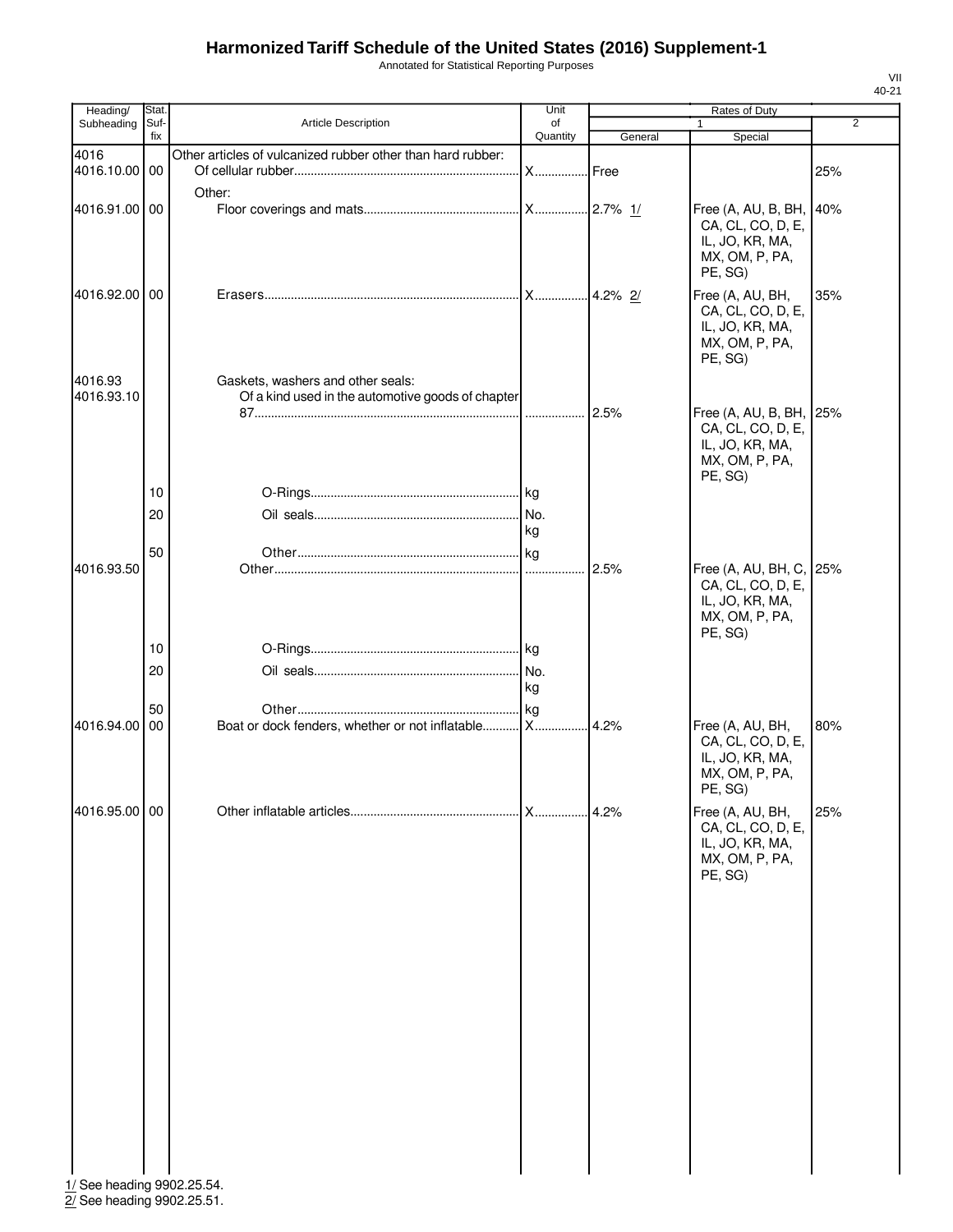Annotated for Statistical Reporting Purposes

| Heading/      | Stat.       |                                                                                    | Unit           |         | Rates of Duty                            |                |
|---------------|-------------|------------------------------------------------------------------------------------|----------------|---------|------------------------------------------|----------------|
| Subheading    | Suf-<br>fix | Article Description                                                                | of<br>Quantity | General | 1<br>Special                             | $\overline{2}$ |
| 4016 (con.)   |             | Other articles of vulcanized rubber other than hard rubber:                        |                |         |                                          |                |
|               |             | (con.)<br>Other: (con.)                                                            |                |         |                                          |                |
| 4016.99       |             | Other:                                                                             |                |         |                                          |                |
| 4016.99.03 00 |             | Containers, with or without their closures, of a kind                              |                |         |                                          |                |
|               |             | used for the packing, transporting or marketing of                                 |                |         | Free (A, AU, BH,                         | 80%            |
|               |             |                                                                                    |                |         | CA, CL, CO, D, E,                        |                |
|               |             |                                                                                    |                |         | IL, JO, KR, MA,                          |                |
|               |             |                                                                                    |                |         | MX, OM, P, PA,<br>PE, SG)                |                |
| 4016.99.05 00 |             | Household articles not elsewhere specified or                                      |                |         |                                          |                |
|               |             |                                                                                    | X 3.4% 1/      |         | Free (A, AU, BH,                         | 80%            |
|               |             |                                                                                    |                |         | CA, CL, CO, D, E,<br>IL, JO, KR, MA,     |                |
|               |             |                                                                                    |                |         | MX, OM, P, PA,                           |                |
|               |             |                                                                                    |                |         | PE, SG)                                  |                |
| 4016.99.10 00 |             |                                                                                    |                | .3.3%   | Free (A, AU, B, BH,                      | 57.5%          |
|               |             |                                                                                    |                |         | CA, CL, CO, D, E,<br>IL, JO, KR, MA,     |                |
|               |             |                                                                                    |                |         | MX, OM, P, PA,                           |                |
|               |             |                                                                                    |                |         | PE, SG)                                  |                |
| 4016.99.15 00 |             |                                                                                    |                |         | Free (A, AU, B, BH,<br>CA, CL, CO, D, E, | 80%            |
|               |             |                                                                                    |                |         | IL, JO, KR, MA,                          |                |
|               |             |                                                                                    |                |         | MX, OM, P, PA,<br>PE, SG)                |                |
| 4016.99.20100 |             |                                                                                    |                |         | Free (A, AU, BH,                         | 80%            |
|               |             |                                                                                    |                |         | CA, CL, CO, D, E,                        |                |
|               |             |                                                                                    |                |         | IL, JO, KR, MA,                          |                |
|               |             |                                                                                    |                |         | MX, OM, P, PA,<br>PE, SG)                |                |
|               |             | Other:                                                                             |                |         |                                          |                |
|               |             | Of natural rubber:                                                                 |                |         |                                          |                |
| 4016.99.30 00 |             | Vibration control goods of a kind used in<br>the vehicles of headings 8701 through |                |         |                                          |                |
|               |             |                                                                                    |                |         |                                          | 35%            |
| 4016.99.35    |             |                                                                                    |                |         |                                          | 35%            |
|               | 10          | Rubber bands.                                                                      | $\mathsf{x}$   |         |                                          |                |
|               | 50          | Other:                                                                             |                |         |                                          |                |
| 4016.99.55 00 |             | Vibration control goods of a kind used in                                          |                |         |                                          |                |
|               |             | the vehicles of headings 8701 through                                              |                |         |                                          |                |
|               |             |                                                                                    | <b>X</b>       | 2.5%    | Free (A, AU, B, BH,<br>CA, CL, CO, D, E, | 80%            |
|               |             |                                                                                    |                |         | IL, JO, KR, MA,                          |                |
|               |             |                                                                                    |                |         | MX, OM, P, PA,                           |                |
|               |             |                                                                                    |                |         | PE, SG)                                  |                |
| 4016.99.60    |             |                                                                                    |                | 2.5%    | Free (A, AU, B, BH,<br>C, CA, CL, CO, D, | 80%            |
|               |             |                                                                                    |                |         | E, IL, JO, KR, MA,                       |                |
|               |             |                                                                                    |                |         | MX, OM, P, PA,<br>PE, SG)                |                |
|               | 10          | Mechanical articles for motor                                                      |                |         |                                          |                |
|               |             |                                                                                    | .IX            |         |                                          |                |
|               | 50          |                                                                                    | .lx            |         |                                          |                |
|               |             |                                                                                    |                |         |                                          |                |
|               |             |                                                                                    |                |         |                                          |                |
|               |             |                                                                                    |                |         |                                          |                |
|               |             |                                                                                    |                |         |                                          |                |

VII 40-22

 $\frac{1}{2}$  See heading 9902.40.87.